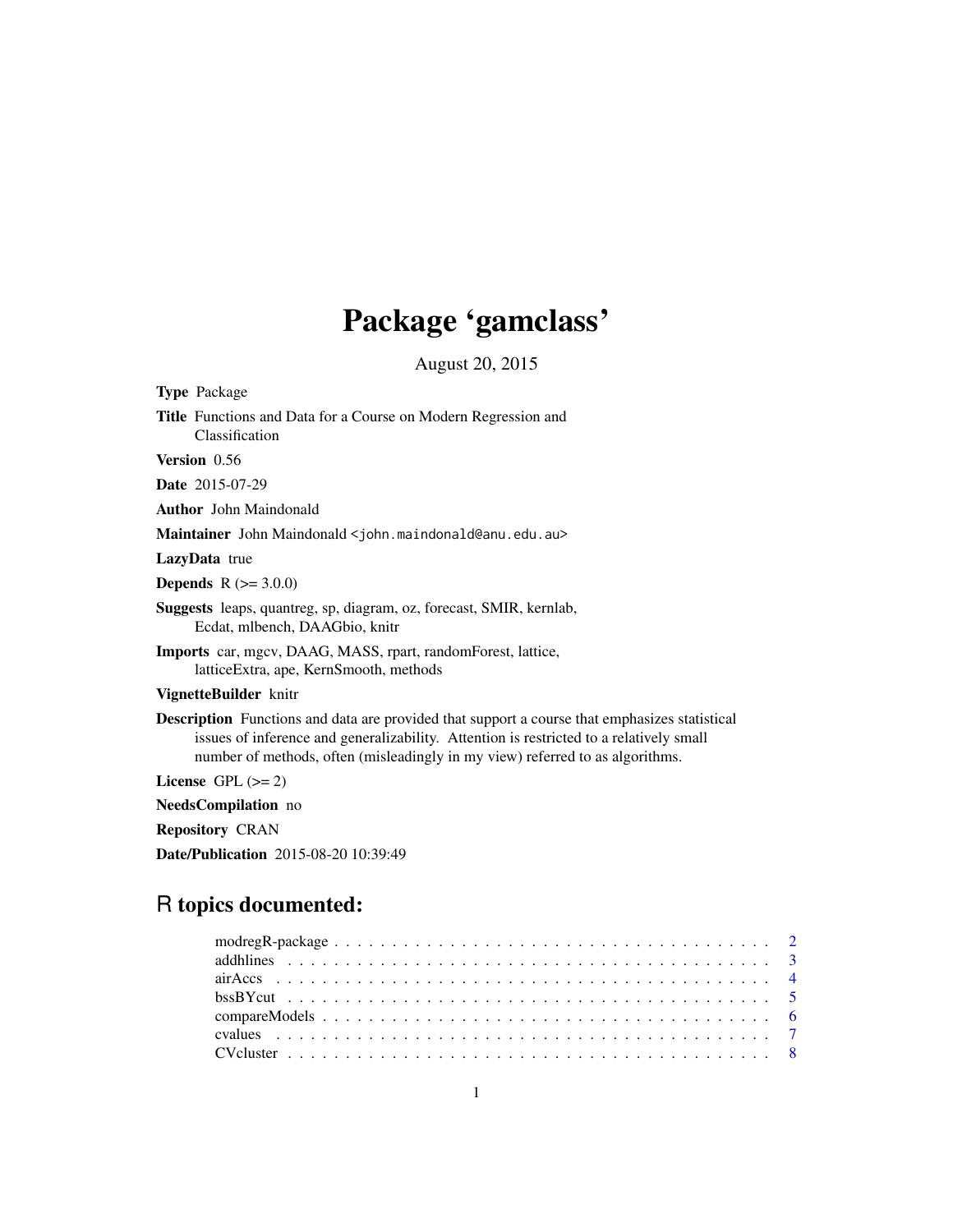## <span id="page-1-0"></span>2 modregR-package

| Index |  |  |  |  |  |  |  |  |  |  |  |  |  |  |  |  |  | 26 |
|-------|--|--|--|--|--|--|--|--|--|--|--|--|--|--|--|--|--|----|

modregR-package *Functions and Data for a Course in Modern Regression*

## Description

For purposes of this package, modern regression extends to include classification and multivariate exploration

#### Details

| Package: | modregR    |
|----------|------------|
| Type:    | Package    |
| Version: | 0.5        |
| Date:    | 2011-12-12 |
| License: | Unlimited  |

Functions are mostly designed to facilitate various cross-validation and bootstrap calculations.

## Author(s)

John Maindonald

Maintainer: john.maindonald@anu.edu.au

## References

<http://maths-people.anu.edu.au/~johnm/nzsr/taws.html>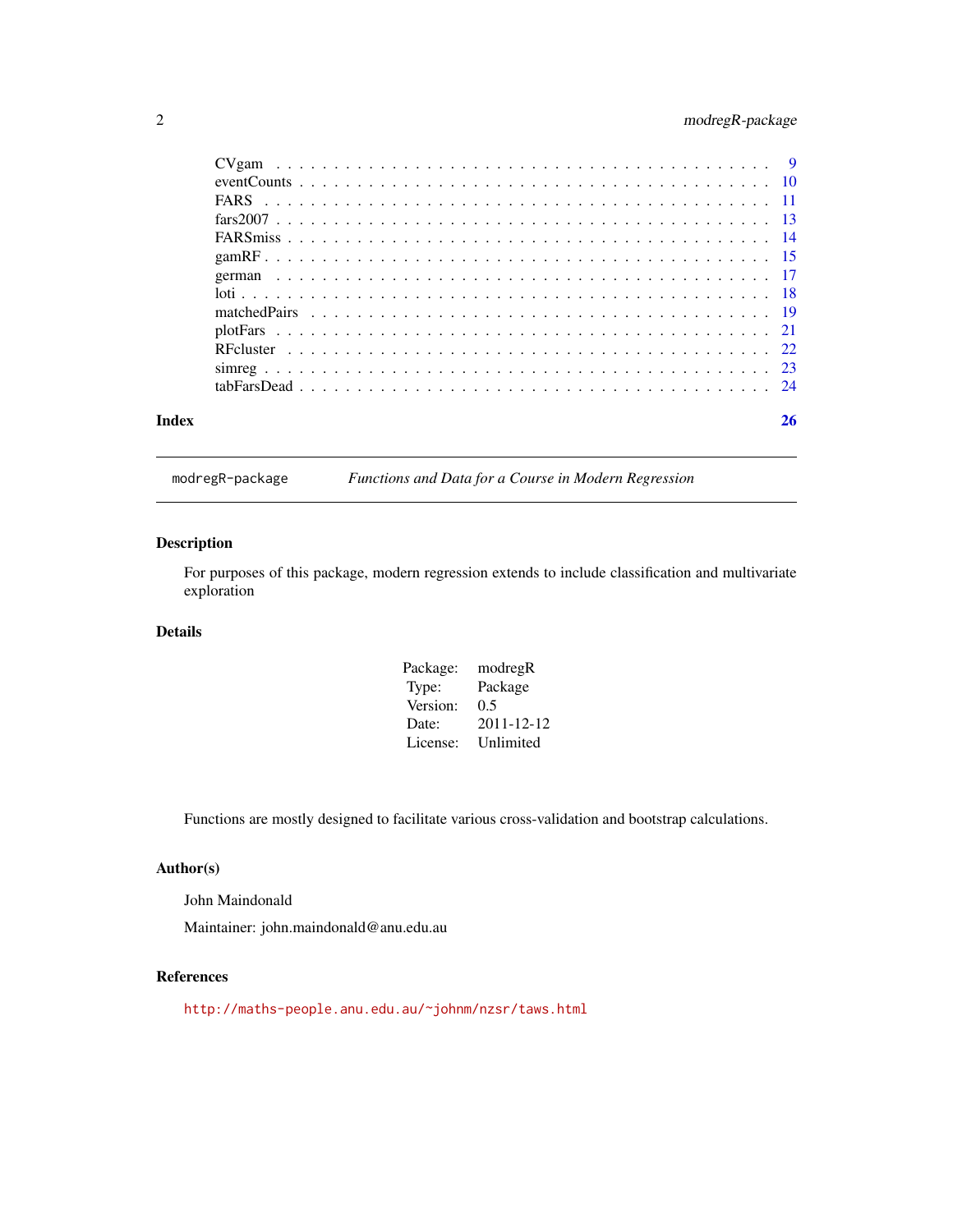<span id="page-2-0"></span>

#### Description

This is designed for adding horizontal lines that show predicted values to a plot of observed values versus x-values, in [rpart](#page-0-0) regression. Where predicted values change between two successive xvalues lines are extended to the midway point. This reflects the way that [predict.rpart](#page-0-0) handles predictions for new data.

#### Usage

 $addhlines(x, y, ...)$ 

#### Arguments

| X        | Vector of predictor variable values.                                          |
|----------|-------------------------------------------------------------------------------|
|          | Vector of predicted values.                                                   |
| $\cdots$ | Additional graphics parameters, for passing through to the lines () function. |

## Value

Lines are added to the current graph.

#### Author(s)

John Maindonald

## Examples

```
x <- c(34, 18, 45, 18, 27, 24, 34, 20, 24, 28, 21, 18)
y <- c(14, 11, 12, 9, 4, 11, 6, 9, 4, 10, 9, 2)
hat <- c(10.5, 7.75, 10.5, 7.75, 7, 7, 10.5, 7.75, 7, 10.5, 7, 7.75)
plot(x, y)
addhlines(x, hat, lwd=2, col="gray")
## The function is currently defined as
function(x, y, \ldots)ordx <- order(x)
  xo <- x[ordx]
  yo <- y[ordx]
  breaks \leq diff(yo)!=0
  xh <- c(xo[1],0.5*(xo[c(FALSE,breaks)]+xo[c(breaks, FALSE)]))
  yh <- yo[c(TRUE, breaks)]
  y3 <- x3 <- numeric(3*length(xh)-1)
  loc1 \leftarrow seq(from=1, to=length(x3), by=3)x3[loc1] < -xhx3[loc1+1]<-c(xh[-1], max(x))
```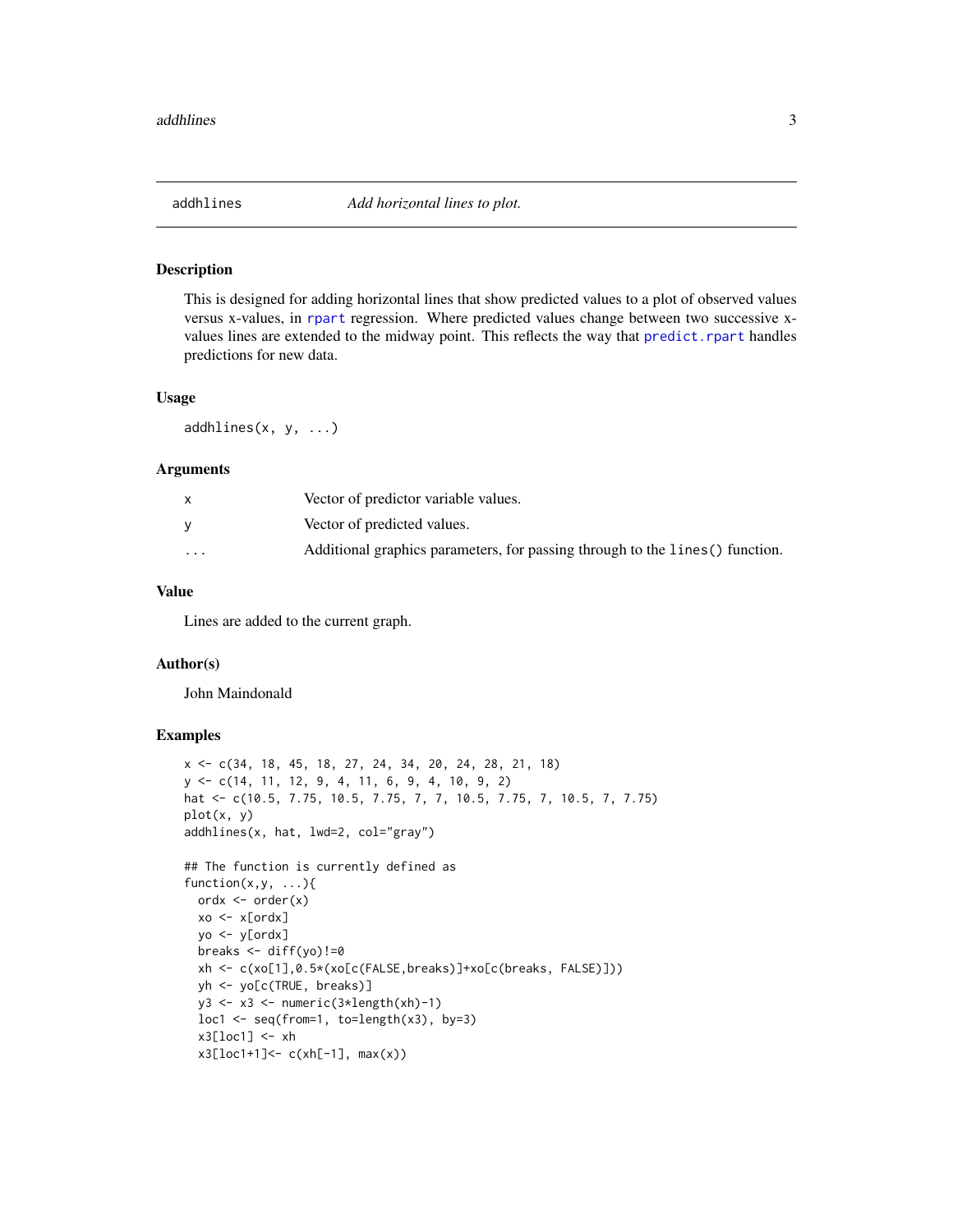4 air Accs and the state of the state of the state of the state of the state of the state of the state of the state of the state of the state of the state of the state of the state of the state of the state of the state of

```
x3[loc1[-length(loc1)]+2] <- NA
 y3[loc1[-length(loc1)]+2] <- NA
 y3[loc1] <- yh
 y3[loc1+1] <- yh
 lines(x3,y3, ...)
}
```
airAccs *Aircraft Crash data*

## Description

Aircraft Crash Data

### Usage

data(airAccs)

### Format

A data frame with 5666 observations on the following 7 variables.

Date Date of Accident

location Location of accident

operator Aircraft operator

planeType Aircraft type

Dead Number of deaths

Aboard Number aboard

Ground Deaths on ground

### Details

For details of inclusion criteria, see <http://www.planecrashinfo.com/database.htm>

## Source

<http://www.planecrashinfo.com/database.htm>

## References

<http://www.planecrashinfo.com/reference.htm>

## Examples

data(airAccs) str(airAccs)

<span id="page-3-0"></span>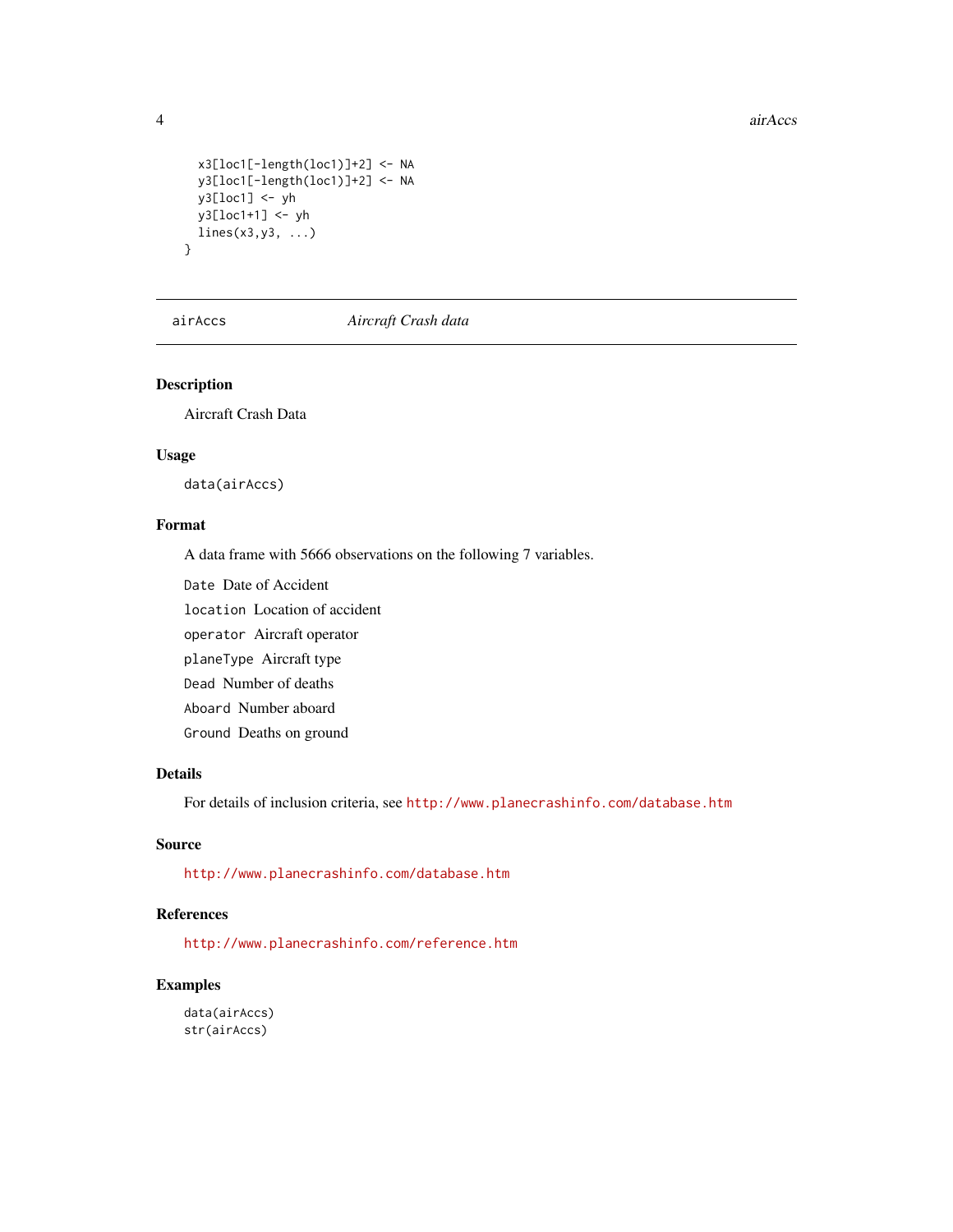<span id="page-4-0"></span>

#### Description

Each point of separation between successve values of  $x$  is used in turn to create two groups of observations. The between group sum of squares for y is calculated for each such split.

## Usage

bssBYcut(x, y, data)

#### Arguments

| $\mathsf{x}$ | Variable (numeric) used to define splits. Observations with x values less than          |
|--------------|-----------------------------------------------------------------------------------------|
|              | the cut point go into the first group, while those with values $\ge$ = the cut point go |
|              | into the second group.                                                                  |
| <b>V</b>     | Variable for which BSS values are to be calculated.                                     |
| data         | Data frame with columns x and y.                                                        |
|              |                                                                                         |

#### Value

Data frame with columns:

| x0rd  | Cut points for splits.        |
|-------|-------------------------------|
| comp2 | Between groups sum of squares |

### Author(s)

J H Maindonald

## Examples

```
xy <- bssBYcut(weight, height, women)
with(xy, xy[which.max(bss), ])
## The function is currently defined as
function (x, y, data)
{
    xnam <- deparse(substitute(x))
    ynam <- deparse(substitute(y))
    xv <- data[, xnam]
    yv <- data[, ynam]
    sumss \leq function(x, y, cut) {
        av \leftarrow mean(y)
        left <- x < cut
        sum(left) * (mean(y[left]) - av)^2 + sum(!left) * (mean(y[!left]) -
            av)^2
```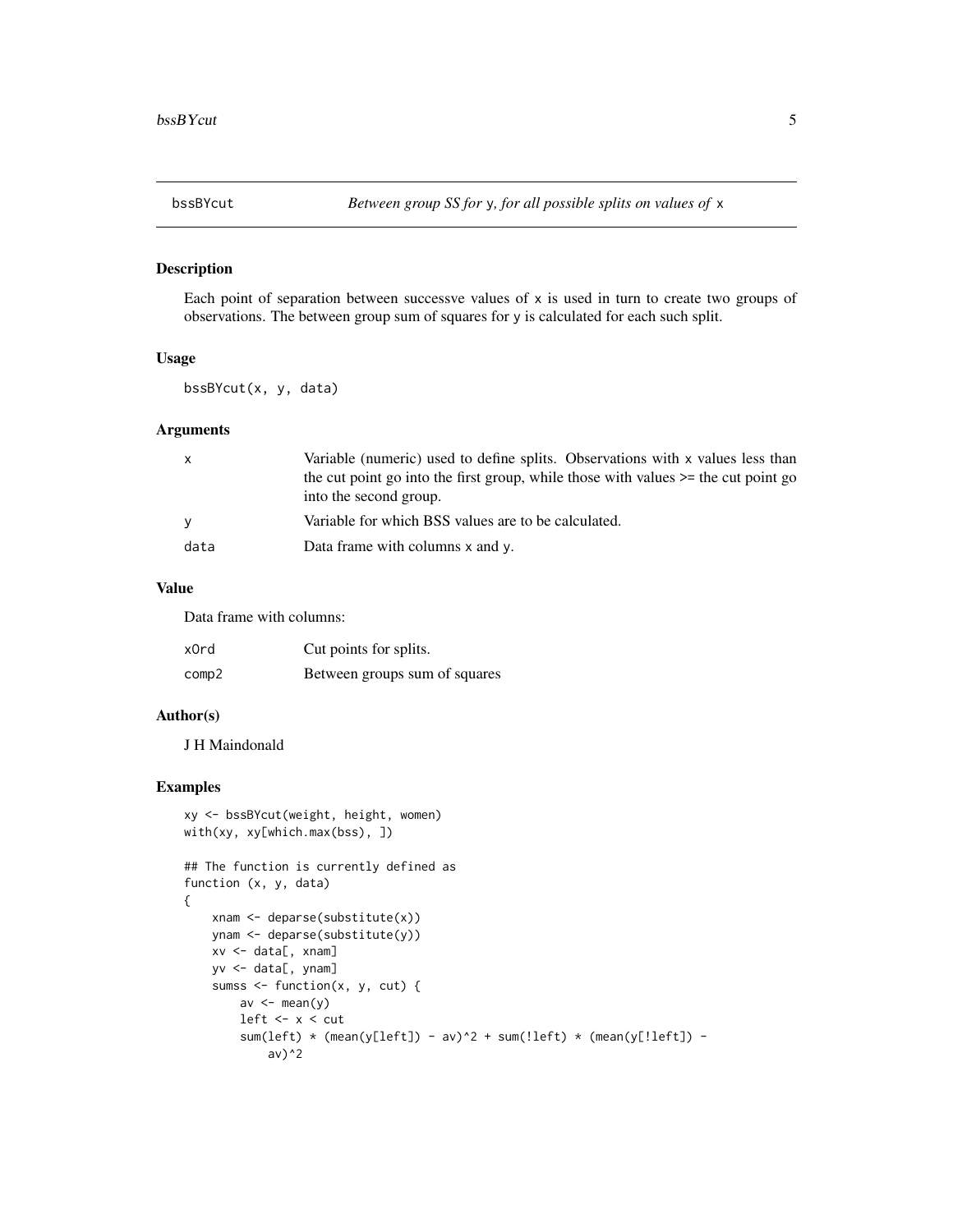```
}
  xOrd <- unique(sort(xv))[-1]
  bss <- numeric(length(xOrd))
  for (i in 1:length(xOrd)) {
     bss[i] <- sumss(xv, yv, xOrd[i])
  }
  list(xOrd = xOrd, bss = bss)}
```
compareModels *Compare accuracy of alternative classification methods*

#### Description

Compare, between models, probabilities that the models assign to membership in the correct group or class. Probabilites should be estimated from cross-validation or from bootstrap out-of-bag data or preferably for test data that are completely separate from the data used to dervive the model.

## Usage

```
compareModels(groups, estprobs = list(lda = NULL, rf = NULL),
            gpnames = NULL, robust = TRUE, print = TRUE)
```
#### Arguments

| groups   | Factor that specifies the groups                                                                                                                                                          |
|----------|-------------------------------------------------------------------------------------------------------------------------------------------------------------------------------------------|
| estprobs | List whose elements (with names that identify the models) are matrices that give<br>for each observation (row) estimated probabilities of membership for each of the<br>groups (columns). |
| gpnames  | Character: names for groups, if different from levels (groups)                                                                                                                            |
| robust   | Logical, TRUE or FALSE                                                                                                                                                                    |
| print    | Logical. Should results be printed?                                                                                                                                                       |

#### Details

The estimated probabilities are compared directly, under normal distribution assumptions. An effect is fitted for each observation, plus an effect for the method. Comparison on a logit scale may sometimes be preferable. An option to allow this is scheduled for incorporation in a later version.

## Value

| modelAVS | Average accuracies for models               |
|----------|---------------------------------------------|
| modelSE  | Approximate average SE for comparing models |
| gpAVS    | Average accuracies for groups               |
| gpSE     | Approximate average SE for comparing groups |
| obsEff   | Effects assigned to individual observations |

<span id="page-5-0"></span>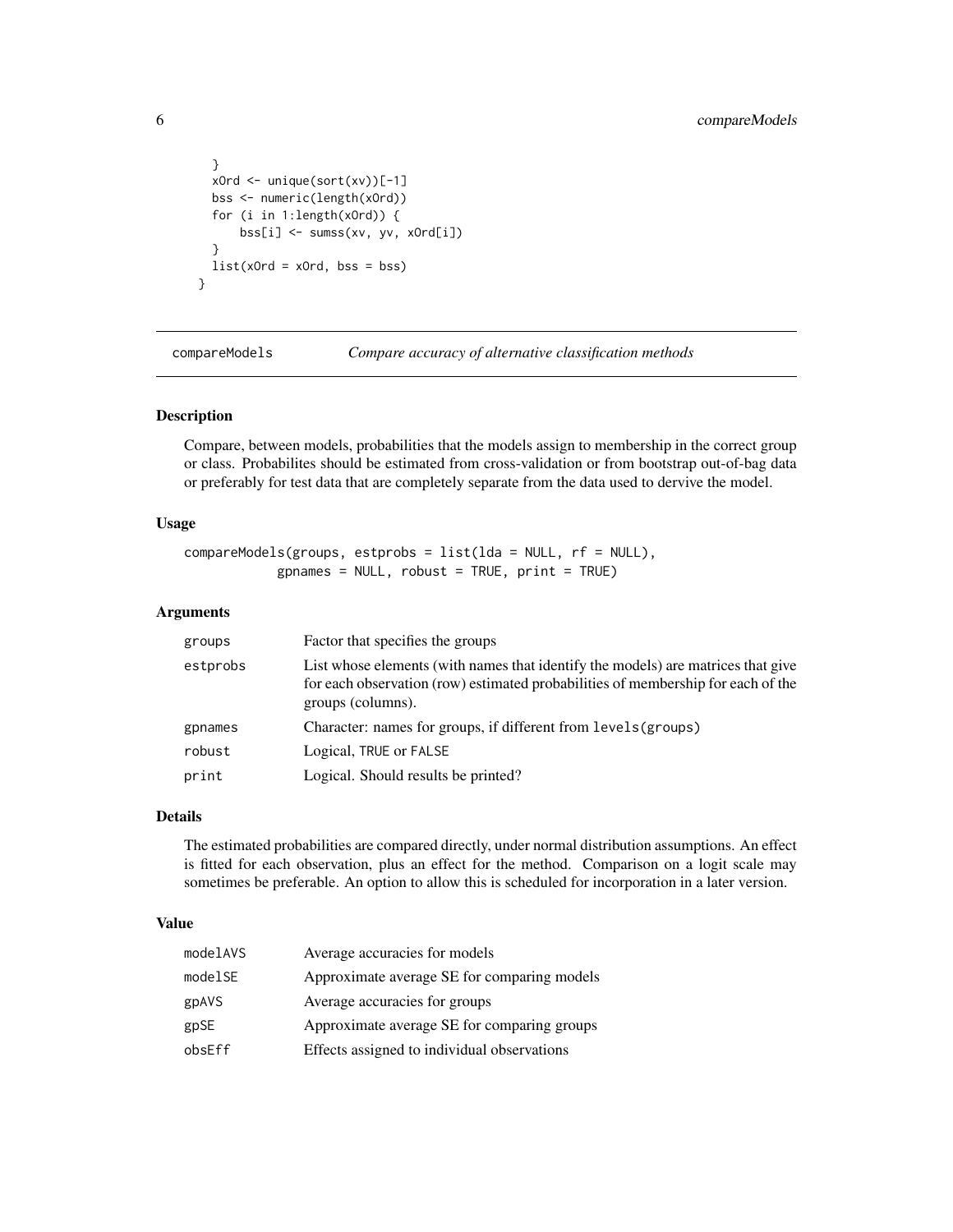#### <span id="page-6-0"></span>cvalues **7**

## Note

The analysis estimates effects due to model and group (gp), after accounting for differences between observations.

#### Author(s)

John Maindonald

## Examples

```
library(MASS)
library(DAAG)
library(randomForest)
ldahat <- lda(species ~ length+breadth, data=cuckoos, CV=TRUE)$posterior
qdahat <- qda(species ~ length+breadth, data=cuckoos, CV=TRUE)$posterior
rfhat <- predict(randomForest(species ~ length+breadth, data=cuckoos),
                 type="prob")
compareModels(groups=cuckoos$species, estprobs=list(lda=ldahat,
              qda=qdahat, rf=rfhat), robust=FALSE)
```
cvalues *Historical speed of light measurements*

#### Description

Measurements made beteween 1675 and 1972

#### Usage

cvalues

## Format

A data frame with 9 observations on the following 3 variables.

Year Year of measurement

speed estimated speed in meters per second

error measurement error, as estimated by experimenter(s)

#### Source

[http://en.wikipedia.org/wiki/Speed\\_of\\_light](http://en.wikipedia.org/wiki/Speed_of_light) accessed 2011/12/22

#### Examples

data(cvalues)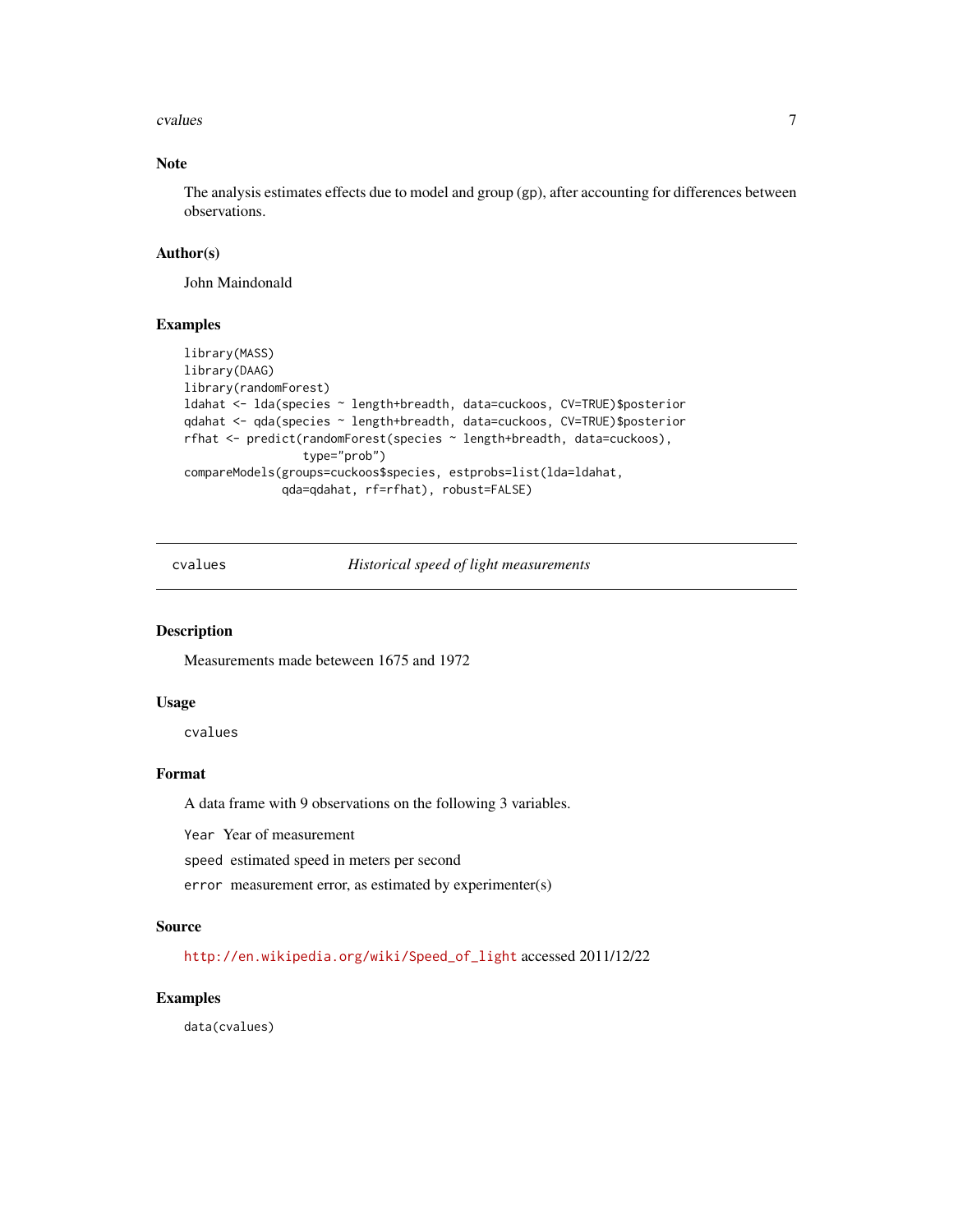<span id="page-7-0"></span>

#### Description

This function adapts cross-validation to work with clustered categorical outcome data. For example, there may be multiple observations on individuals (clusters). It requires a fitting function that accepts a model formula.

### Usage

```
CVcluster(formula, id, data, na.action=na.omit, nfold = 15, FUN = lda,
            predictFUN=function(x, newdata, ...)predict(x, newdata, ...)$class,
              printit = TRUE, cvparts = NULL, seed = 29)
```
## Arguments

| formula    | Model formula                                                                                                                                                                 |
|------------|-------------------------------------------------------------------------------------------------------------------------------------------------------------------------------|
| id         | numeric, identifies clusters                                                                                                                                                  |
| data       | data frame that supplies the data                                                                                                                                             |
| na.action  | na.fail (default) or na.omit                                                                                                                                                  |
| nfold      | Number of cross-validation folds                                                                                                                                              |
| <b>FUN</b> | function that fits the model                                                                                                                                                  |
| predictFUN | function that gives predicted values                                                                                                                                          |
| printit    | Should summary information be printed?                                                                                                                                        |
| cyparts    | Use, if required, to specify the precise folds used for the cross-validation. The<br>comparison between different models will be more accurate if the same folds<br>are used. |
| seed       | Set seed, if required, so that results are exactly reproducible                                                                                                               |

#### Value

| class      | Predicted values from cross-validation |
|------------|----------------------------------------|
| CVaccuracy | Cross-validation estimate of accuracy  |
| confusion  | Confusion matrix                       |

### Author(s)

John Maindonald

## References

<http://maths-people.anu.edu.au/~johnm/nzsr/taws.html>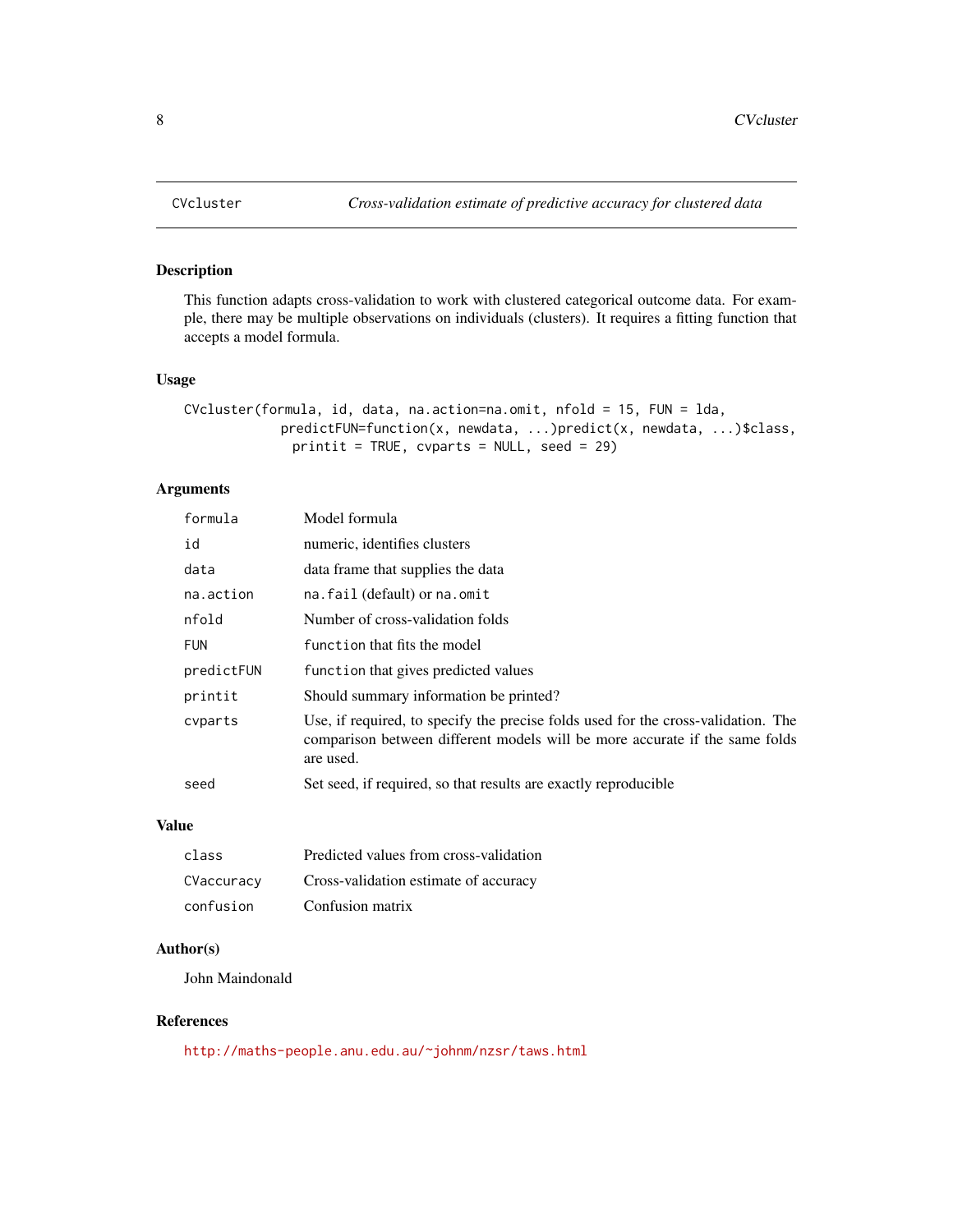#### <span id="page-8-0"></span> $CVgam$  9

## Examples

```
if(require(mlbench)&require(MASS)){
data(Vowel)
acc \leq CVcluster(formula=Class \sim, id = V1, data = Vowel, nfold = 15, FUN = lda,
              predictFUN=function(x, newdata, ...)predict(x, newdata, ...)$class,
                     printit = TRUE, cvparts = NULL, seed = 29)
}
```
<span id="page-8-1"></span>CVgam *Cross-validation estimate of accuracy from GAM model fit*

## Description

The cross-validation estimate of accuracy is sufficiently independent of the available model fitting criteria (including Generalized Cross-validation) that it provides a useful check on the extent of downward bias in the estimated standard error of residual.

#### Usage

CVgam(formula, data, nfold = 10, debug.level = 0, method = "GCV.Cp", printit = TRUE, cvparts = NULL, gamma = 1, seed = 29)

#### Arguments

| formula     | Model formula, for passing to the gam() function                                                                                                                              |
|-------------|-------------------------------------------------------------------------------------------------------------------------------------------------------------------------------|
| data        | data frame that supplies the data                                                                                                                                             |
| nfold       | Number of cross-validation folds                                                                                                                                              |
| debug.level | See gam for details                                                                                                                                                           |
| method      | Fit method for GAM model. See gam for details                                                                                                                                 |
| printit     | Should summary information be printed?                                                                                                                                        |
| cyparts     | Use, if required, to specify the precise folds used for the cross-validation. The<br>comparison between different models will be more accurate if the same folds<br>are used. |
| gamma       | See gam for details.                                                                                                                                                          |
| seed        | Set seed, if required, so that results are exactly reproducible                                                                                                               |

## Value

| fitted    | fitted values                         |
|-----------|---------------------------------------|
| resid     | residuals                             |
| cvscale   | scale parameter from cross-validation |
| scale.gam | scale parameter from function gam     |
|           |                                       |

The scale parameter from cross-validation is the error mean square)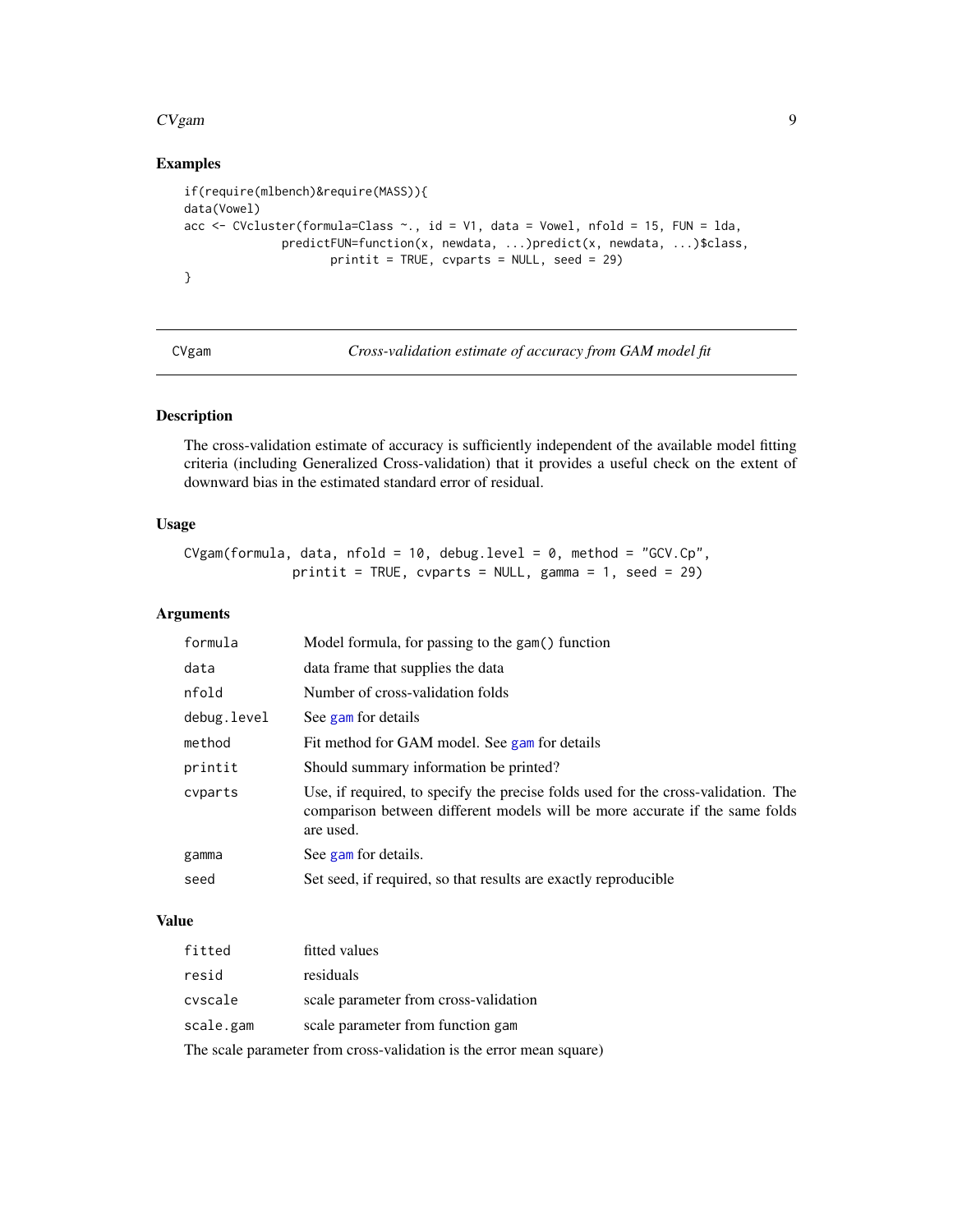#### Author(s)

John Maindonald

## References

<http://maths-people.anu.edu.au/~johnm/nzsr/taws.html>

## Examples

```
if(require(sp)){
library(mgcv)
data(meuse)
meuse$ffreq <- factor(meuse$ffreq)
CVgam(formula=log(zinc)~s(elev) + s(dist) + ffreq + soil,
              data = meuse, nfold = 10, debug.level = 0, method = "GCV.Cp",
              printit = TRUE, cvparts = NULL, gamma = 1, seed = 29)
}
```
eventCounts *Tabulate vector of dates by specified time event*

### Description

For example, dates may be dates of plane crashes. For purposes of analysis, this function tabulates number of crash events per event of time, for each successive specified event.

#### Usage

```
eventCounts(data, dateCol="Date", from = NULL, to = NULL,
          by = "1 month", categoryCol=NULL, takeOnly=NULL, prefix="n_")
```
#### Arguments

| data        | Data frame that should include any columns whose names appear in other func-<br>tion arguments.                                                                                 |
|-------------|---------------------------------------------------------------------------------------------------------------------------------------------------------------------------------|
| dateCol     | Name of column that holds vector of dates                                                                                                                                       |
| from        | Starting date. If NULL set to first date given. If supplied, any rows earlier than<br>from will be omitted. Similarly, rows later than any supplied date to will be<br>omitted. |
| to          | Final date, for which numbers of events are to be tallied. If NULL set to final date<br>given.                                                                                  |
| by          | Time event to be used; e.g. "1 day", or "1 week", or "4 weeks", or "1 month", or<br>"1 quarter", or "1 year", or "10 years".                                                    |
| categoryCol | If not NULL create one column of counts for each level (or if not a factor, unique<br>value).                                                                                   |

<span id="page-9-0"></span>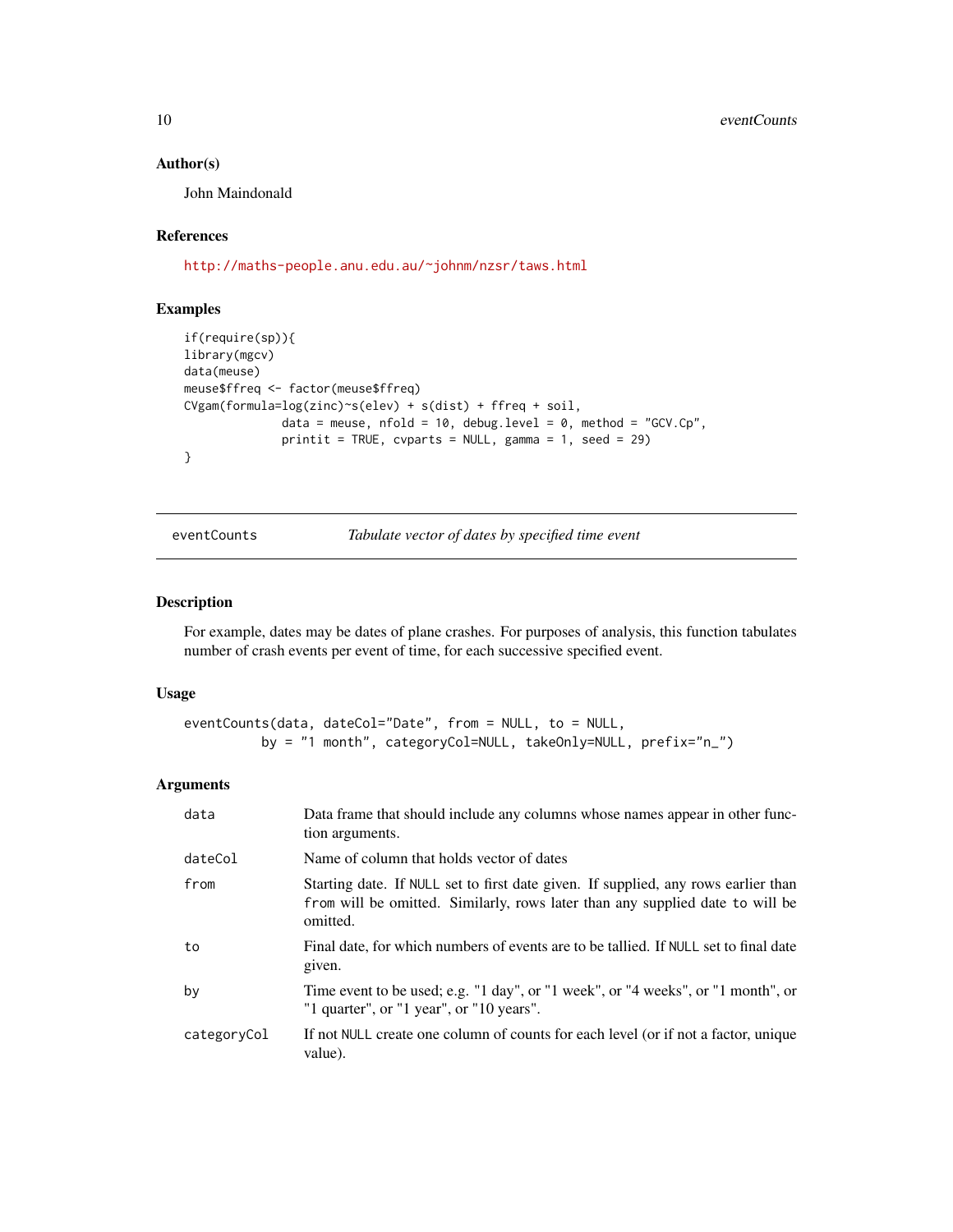<span id="page-10-0"></span>

| takeOnly | If not NULL, a charater string that when deparsed and executed will return a<br>vector of logicals.                                            |
|----------|------------------------------------------------------------------------------------------------------------------------------------------------|
| prefix   | If category Col is not NULL, a prefix for the names of the columns of counts.<br>Otherwise (categoryCol=NULL) a name for the column of counts. |

## Value

A data frame, with columns Date (the first day of the event for which events are given), and other column(s) that hols counts of events.

#### Author(s)

John Maindonald

#### See Also

[cut](#page-0-0)

### Examples

```
crashDate <- as.Date(c("1908-09-17","1912-07-12","1913-08-06",
                       "1913-09-09","1913-10-17"))
df <- data.frame(date=crashDate)
byYears <- eventCounts(data=df, dateCol="date",
                       from=as.Date("1908-01-01"),
                       by="1 year")
```
<span id="page-10-1"></span>FARS *US fatal road accident data for automobiles, 1998 to 2010*

## **Description**

Data are from the US FARS (Fatality Analysis Recording System) archive that is intended to include every accident in which there was at least one fatality. Data are limited to vehicles where the front seat passenger seat was occupied.

#### Usage

FARS

## Format

A data frame with 153338 observations on the following 17 variables.

caseid a character vector: identifies the vehicle

state a numeric vector. See the FARS website for details

age a numeric vector; 998=not reported; 999=not known

airbag a numeric vector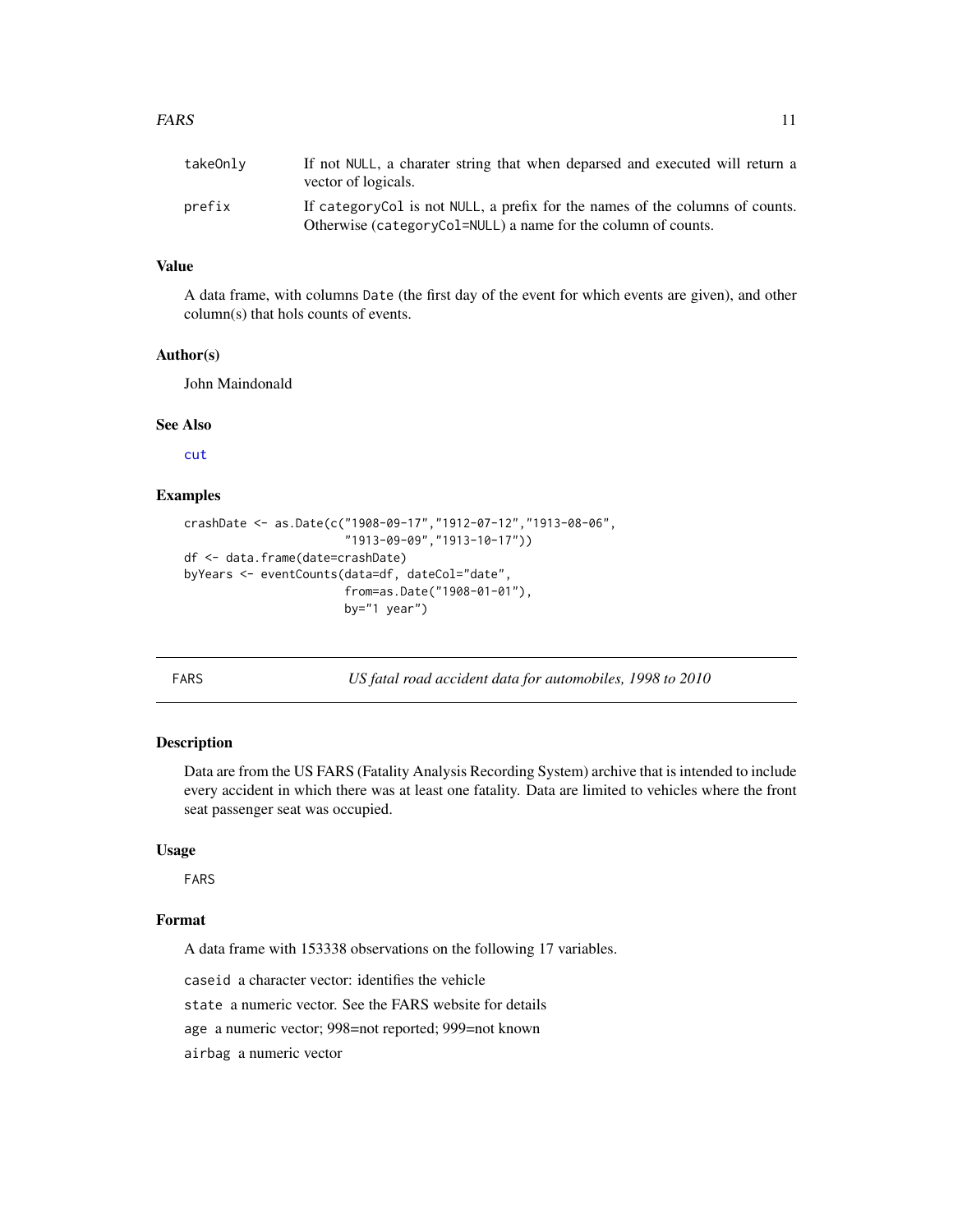injury a numeric vector restraint a numeric vector sex 1=male, 2=female, 9=unknown inimpact a numeric vector modelyr a numeric vector airbagAvail a factor with levels no yes NA-code airbagDeploy a factor with levels no yes NA-code Restraint a factor with levels no yes NA-code D\_injury a numeric vector D\_airbagAvail a factor with levels no yes NA-code D\_airbagDeploy a factor with levels no yes NA-code D\_Restraint a factor with levels no yes NA-code year year of accident

#### Details

Data is for automabiles where the right passenger seat was occupied, with one observation for each such passenger. Observations for vehicles where the most harmful event was a fire or explosion or immersion or gas inhalation, or where someone fell or jumped from the vehicle, are omitted. Data are limited to vehicle body types 1 to 19,48,49,61, or 62. This excludes large trucks, pickup trucks, vans and buses. The 2009 and 2010 data does not include information on whether airbags were installed.

#### Note

The papers given as references demonstrate the use of Fatal Accident Recording System data to assess the effectiveness of airbags (even differences between different types of airbags) and seatbelts. Useful results can be obtained by matching driver mortality, with and without airabgs, to mortality rates for right front seat passengers in cars without passenger airbags.

## Source

<http://www-fars.nhtsa.dot.gov/Main/index.aspx>

#### References

#### <http://maths-people.anu.edu.au/~johnm/nzsr/taws.html>

Olson CM, Cummings P, Rivara FP. 2006. Association of first- and second-generation air bags with front occupant death in car crashes: a matched cohort study. Am J Epidemiol 164:161-169

Cummings, P; McKnight, B, 2010. Accounting for vehicle, crash, and occupant characteristics in traffic crash studies. Injury Prevention 16: 363-366

Braver, ER; Shardell, M; Teoh, ER, 2010. *How have changes in air bag designs affected frontal crash mortality?* Ann Epidemiol 20:499-510.

#### Examples

data(FARS)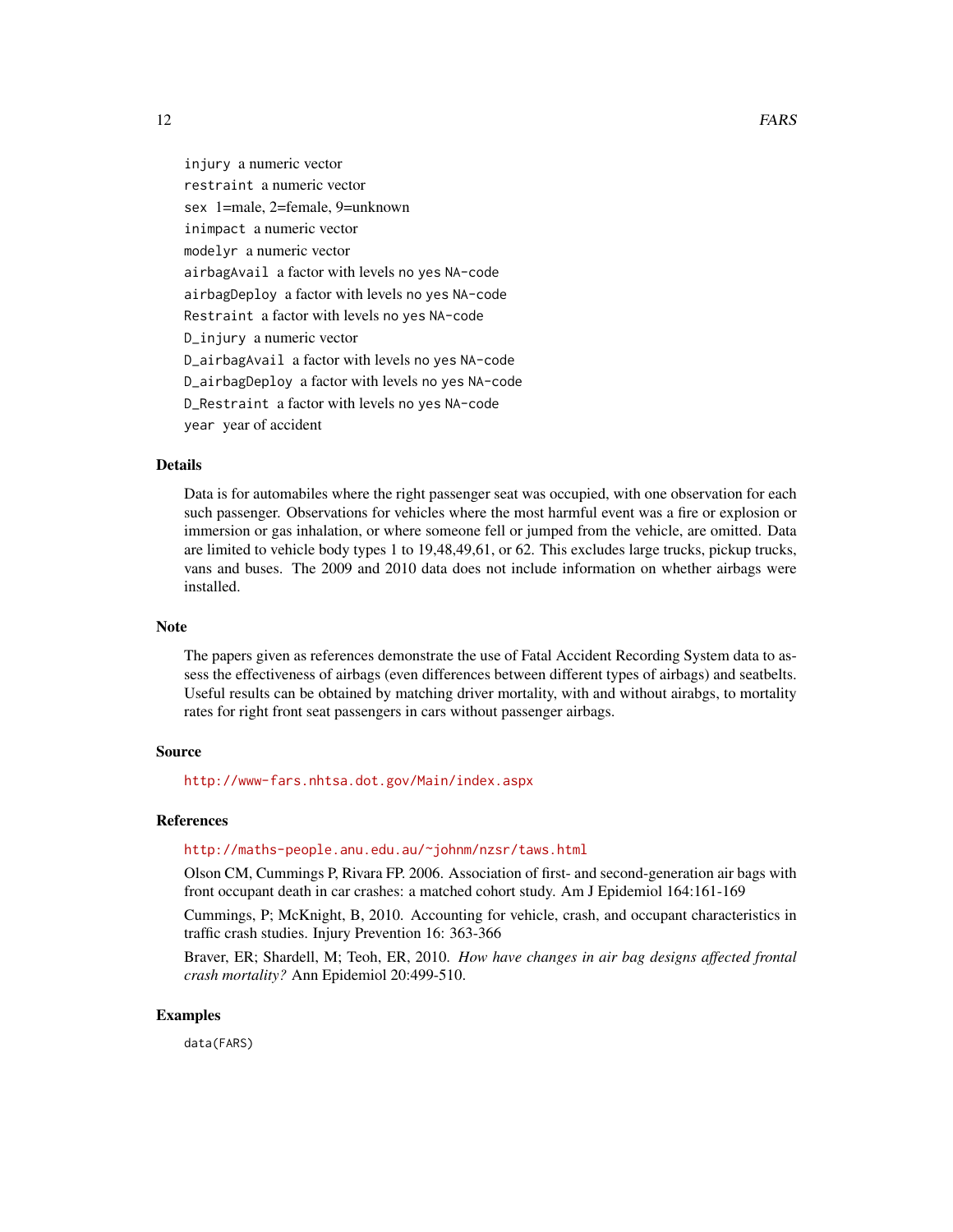<span id="page-12-0"></span>

#### Description

Data are included on variables that may be relevant to assessing airbag and seatbelt effectiveness in preventing fatal injury.

#### Usage

fars2007 fars2008

#### Format

A data frame with 72548 observations on the following 24 variables.

Obs. a numeric vector state a numeric vector casenum a numeric vector vnum a numeric vector pnum a numeric vector lightcond a numeric vector numfatal a numeric vector vforms a numeric vector age a numeric vector airbag a numeric vector injury a numeric vector ptype a numeric vector restraint a numeric vector seatpos a numeric vector sex a numeric vector body a numeric vector inimpact a numeric vector mhevent a numeric vector vfatcount a numeric vector numoccs a numeric vector travspd a numeric vector make a numeric vector model a numeric vector modelyr a numeric vector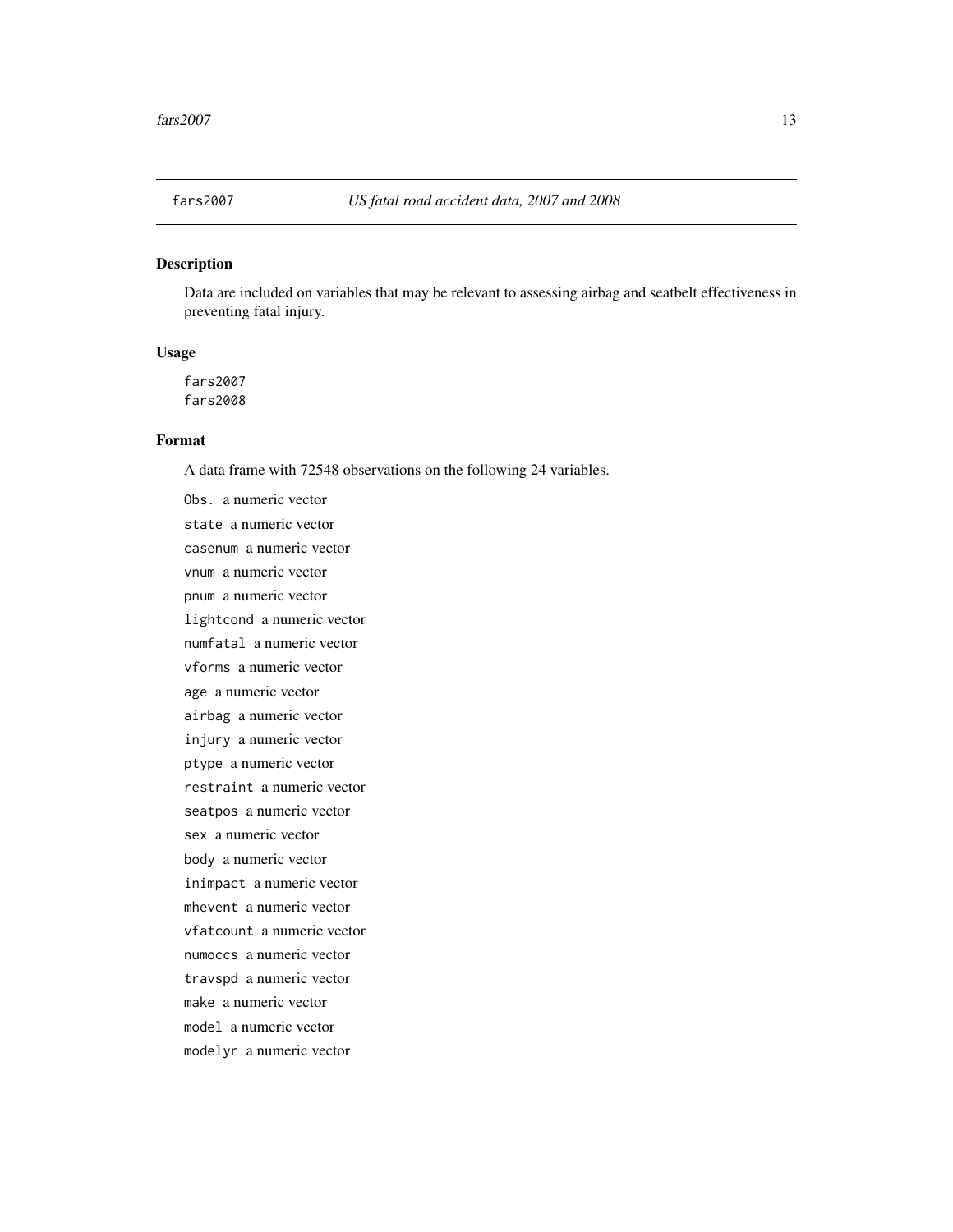#### <span id="page-13-0"></span>Details

Data is for automabiles where a passenger seat was occupied, with one observation for each such passenger.

#### Source

<http://www-fars.nhtsa.dot.gov/Main/index.aspx>

#### References

<http://maths-people.anu.edu.au/~johnm/nzsr/taws.html>

Olson CM, Cummings P, Rivara FP. 2006. Association of first- and second-generation air bags with front occupant death in car crashes: a matched cohort study. Am J Epidemiol 164:161-169

Cummings, P; McKnight, B, 2010. Accounting for vehicle, crash, and occupant characteristics in traffic crash studies. Injury Prevention 16: 363-366

Braver, ER; Shardell, M; Teoh, ER, 2010. *How have changes in air bag designs affected frontal crash mortality?* Ann Epidemiol 20:499-510.

#### Examples

data(fars2007) str(fars2007)

<span id="page-13-1"></span>

FARSmiss *Summary information on records omitted from the* FARS *dataset*

### Description

Data are a 3-way table, indexed by state, a set of variable names, and years

#### Usage

FARSmiss

#### Format

The format is: num [1:51, 1:7, 1:13] 2 0 16 0 75 1 5 0 5 5 ... - attr(\*, "dimnames")=List of 3 ..\$ : chr [1:51] "1" "2" "3" "4" ... ..\$ : chr [1:7] "injury" "age" "airbag" "restraint" ... ..\$ : chr [1:13] "1998" "1999" "2000" "2001" ...

#### Details

These data were generated using the function [matchedPairs](#page-18-1), using as input data downloaded from the URL given as source. Data for the years 2007 and 2008 are included with this package, and can be used to generate the result of restricting [FARS](#page-10-1) and FARSmiss to those years. The check columns (all values should be zero) nomatch and dups have been omitted from the second dimension of the array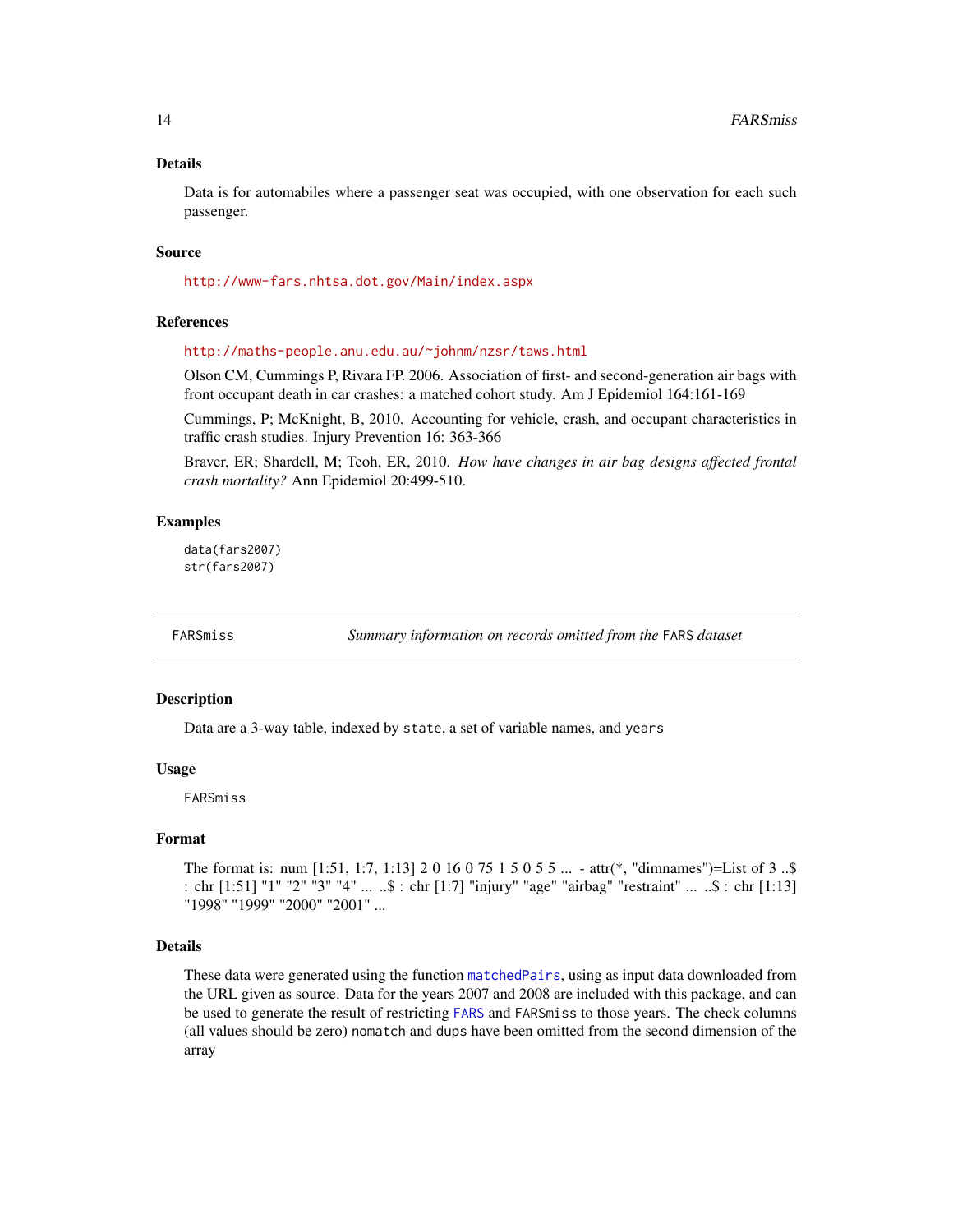#### <span id="page-14-0"></span>gamRF  $\qquad 15$

## Source

<http://www-fars.nhtsa.dot.gov/Main/index.aspx>

## References

<http://maths-people.anu.edu.au/~johnm/nzsr/taws.html>

## See Also

[matchedPairs](#page-18-1)

## Examples

data(FARSmiss) str(FARSmiss)

gamRF *Random forest fit to residuals from GAM model*

#### Description

Fit model using gam() from mgcv, then use random forest regression with residuals. Check perfomance of this hybrid model for predictions to newdata, if supplied.

#### Usage

```
gamRF(formlist, yvar, data, newdata = NULL, rfVars, method = "GCV.Cp",
   printit = TRUE, seed = NULL)
```
## Arguments

| formlist | List of rght hand sides of formulae for GAM models.              |
|----------|------------------------------------------------------------------|
| yvar     | Character string holding y-variable name.                        |
| data     | Data                                                             |
| newdata  | Optionally, supply test data.                                    |
| rfVars   | Names of explanatory variables for the random Forest model.      |
| method   | Smoothing parameter estimation method for use of gam(). See gam. |
| printit  | Should a summary of results (error rates) be printed?            |
| seed     | Set a seed to make result repeatable.                            |

#### Value

A vector of test data accuracies for the hybrid models (one for each element of formlist), plus test error mean square and OOB error mean square for the use of randomForest().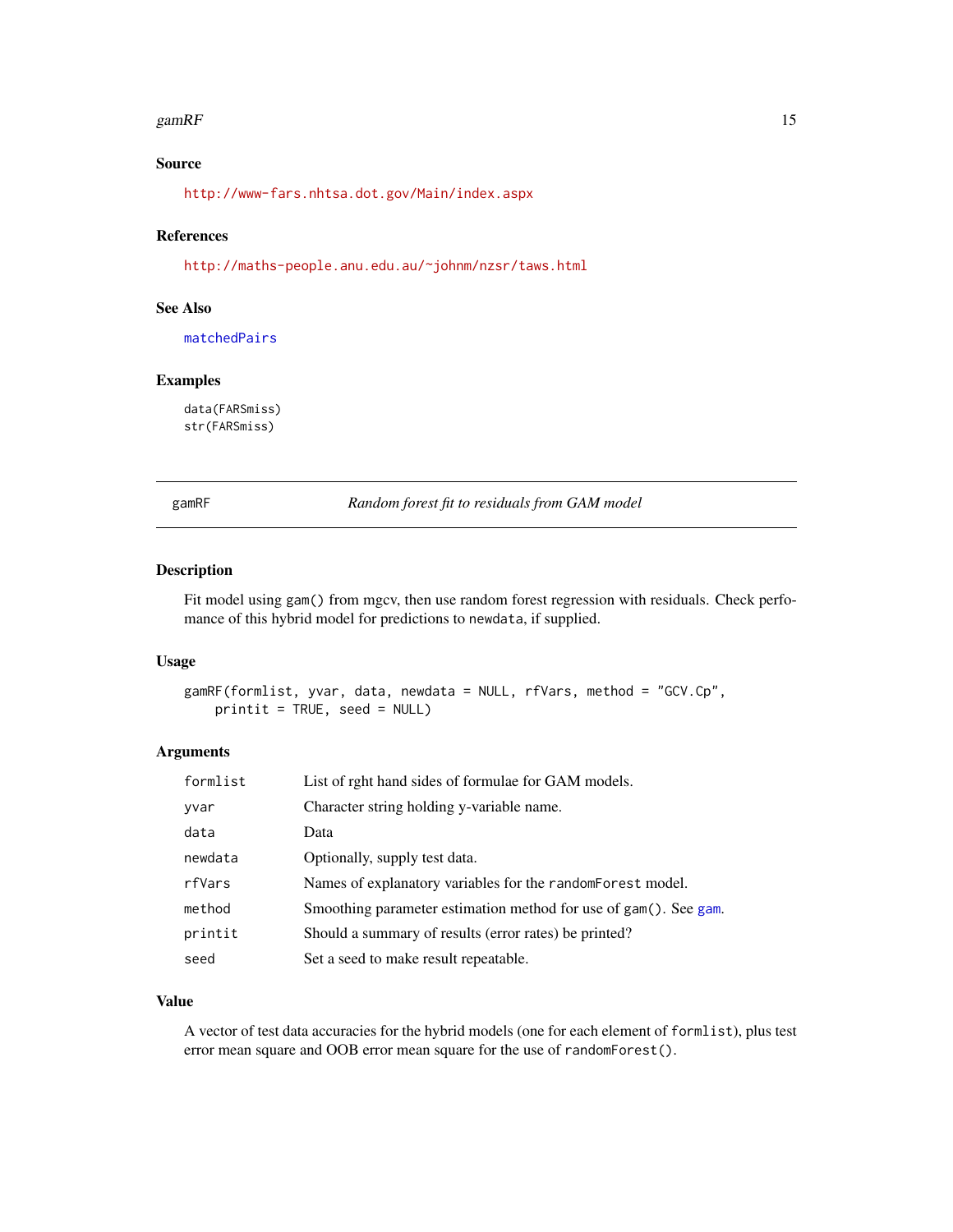#### <span id="page-15-0"></span>**Note**

The best results are typically obtained when a relatively low degree of freedom GAM model is used. It seems advisable to use those variables for the GAM fit that seem likely to be similar in their effect irrespective of geographic location.

#### Author(s)

John Maindonald <john.maindonald@anu.edu.au>

#### References

J. Li, A. D. Heap, A. Potter and J. J. Daniell. 2011. Application of Machine Learning Methods to Spatial Interpolation of Environmental Variables. Environmental Modelling and Software 26: 1647-1656. DOI: 10.1016/j.envsoft.2011.07.004.

#### See Also

[CVgam](#page-8-1)

#### Examples

```
if(length(find.package("sp", quiet=TRUE))>0){
data("meuse", package="sp")
meuse <- within(meuse, {levels(soil) <- c("1","2","2")
                        ffreq <- as.numeric(ffreq)
                        loglead < -log(lead)\lambdaform \leq \sim dist + elev + ffreq + soil
rfVars <- c("dist", "elev", "soil", "ffreq", "x", "y")
## Select 90 out of 155 rows
sub <- sample(1:nrow(meuse), 90)
meuseOut <- meuse[-sub,]
meuseIn <- meuse[sub,]
gamRF(formlist=list("lm"=form), yvar="loglead", rfVars=rfVars,
                    data=meuseIn, newdata=meuseOut)
}
## The function is currently defined as
function (formlist, yvar, data, newdata = NULL, rfVars, method = "GCV.Cp",
   printit = TRUE, seed = NULL)
{ if(!is.null(seed))set.seed(seed)
   errRate <- numeric(length(formlist)+2)
   names(errRate) <- c(names(formlist), "rfTest", "rfOOB")
   ytrain <- data[, yvar]
   xtrain <- data[, rfVars]
    xtest <- newdata[, rfVars]
   ytest = newdata[, yvar]
    res.rf \leq randomForest(x = xtrain, y = ytrain,
                           xtest=xtest,
                           ytest=ytest)
    errRate["rfOOB"] <- mean(res.rf$mse)
```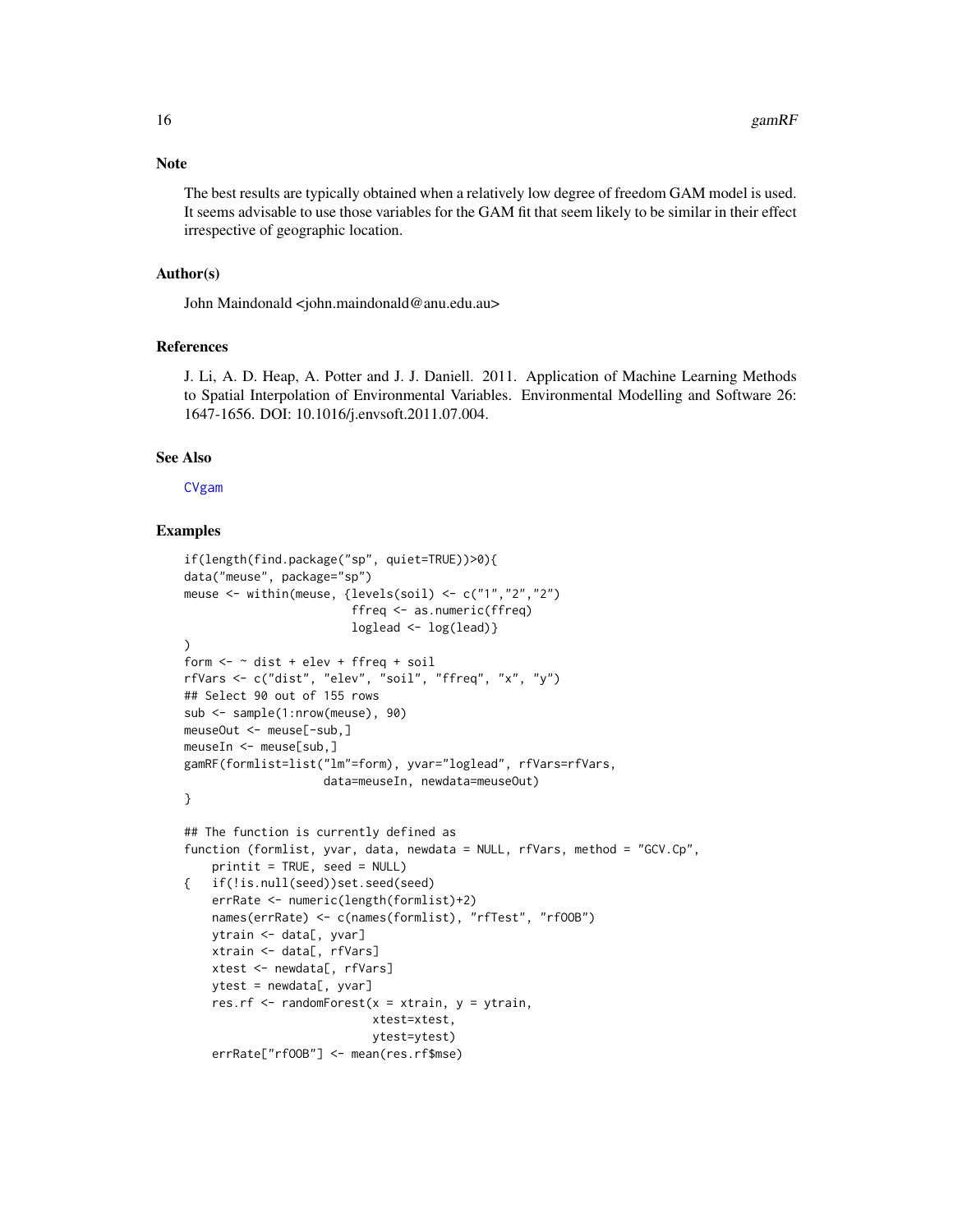#### <span id="page-16-0"></span>german and the set of the set of the set of the set of the set of the set of the set of the set of the set of the set of the set of the set of the set of the set of the set of the set of the set of the set of the set of th

```
errRate["rfTest"] <- mean(res.rf$test$mse)
GAMhat <- numeric(nrow(data))
for(nam in names(formlist)){
 form <- as.formula(paste(c(yvar, paste(formlist[[nam]])), collapse=" "))
 train.gam \leq gam(form, data = data, method = method)
 res <- resid(train.gam)
 cvGAMms <- sum(res^2)/length(res)
 if (!all(rfVars %in% names(newdata))) {
   missNam <- rfVars[!(rfVars %in% names(newdata))]
   stop(paste("The following were not found in 'newdata':",
               paste(missNam, collapse = ", ")))
  }
 GAMtesthat <- predict(train.gam, newdata = newdata)
 GAMtestres <- ytest - GAMtesthat
 Gres.rf \leq randomForest(x = xtrain, y = res, xtest = xtest,
                          ytest = GAMtestres)
 errRate[nam] <- mean(Gres.rf$test$mse)
}
if (printit)
   print(round(errRate, 4))
invisible(errRate)
```
}

german *German credit scoring data*

#### Description

See website for details of data attributes

#### Usage

german

## Format

A data frame with 1000 observations on the following 21 variables.

- V1 a factor with levels A11 A12 A13 A14
- V2 a numeric vector
- V3 a factor with levels A30 A31 A32 A33 A34
- V4 a factor with levels A40 A41 A410 A42 A43 A44 A45 A46 A48 A49
- V5 a numeric vector
- V6 a factor with levels A61 A62 A63 A64 A65
- V7 a factor with levels A71 A72 A73 A74 A75
- V8 a numeric vector
- V9 a factor with levels A91 A92 A93 A94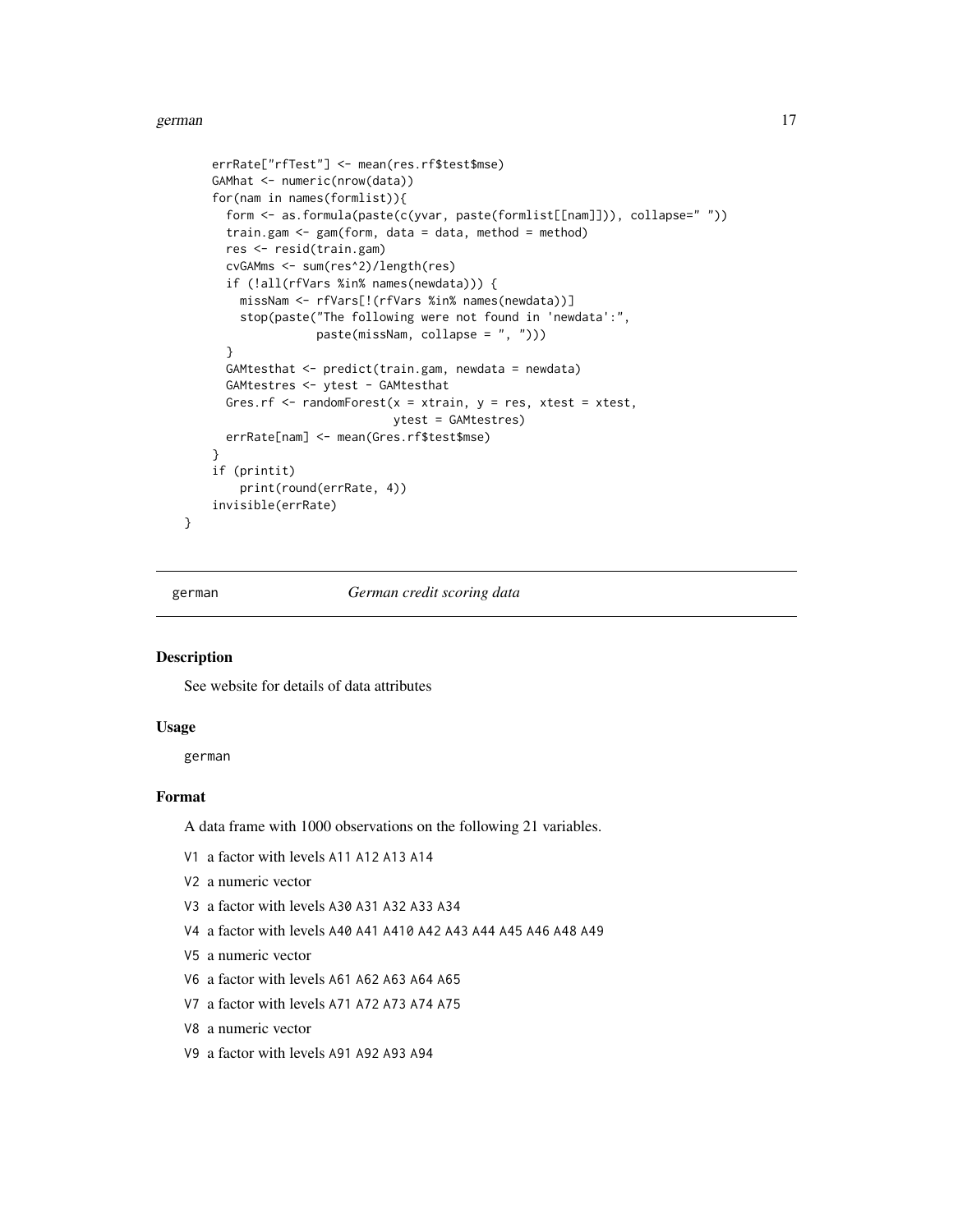- <span id="page-17-0"></span>V10 a factor with levels A101 A102 A103
- V11 a numeric vector
- V12 a factor with levels A121 A122 A123 A124
- V13 a numeric vector
- V14 a factor with levels A141 A142 A143
- V15 a factor with levels A151 A152 A153
- V16 a numeric vector
- V17 a factor with levels A171 A172 A173 A174
- V18 a factor with levels good bad
- V19 a factor with levels A191 A192
- V20 a factor with levels A201 A202
- V21 a numeric vector

#### Source

<http://archive.ics.uci.edu/ml/datasets.html>

## Examples

data(german)

loti *Global temperature anomalies*

#### Description

Anomalies, for the years 1880 to 2010, from the 1951 - 1980 average. These are the GISS (Goddard Institute for Space Studies) Land-Ocean Temperature Index (LOTI) data

#### Usage

loti

#### Format

A data frame with 131 observations on the following 19 variables.

- Jan a numeric vector
- Feb a numeric vector
- Mar a numeric vector
- Apr a numeric vector
- May a numeric vector
- Jun a numeric vector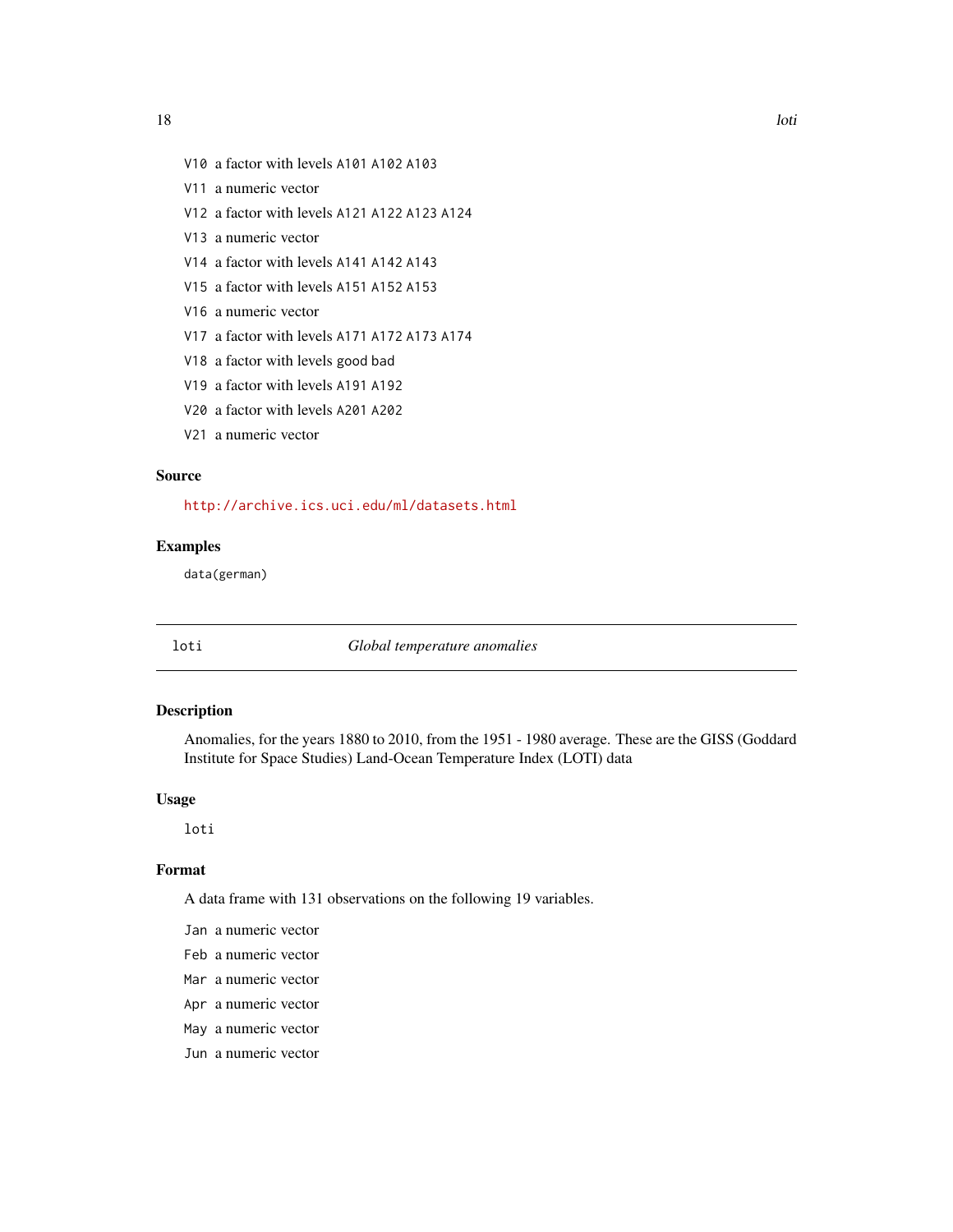#### <span id="page-18-0"></span>matchedPairs 19

- Jul a numeric vector
- Aug a numeric vector
- Sep a numeric vector
- Oct a numeric vector
- Nov a numeric vector
- Dec a numeric vector
- J.D Jan-Dec averages
- D.N Dec-Nov averages
- DJF Dec-Jan-Feb averages
- MAM Mar-Apr-May
- JJA Jun-Jul-Aug
- SON Sept-Oct-Nov
- Year a numeric vector

#### Source

<http://data.giss.nasa.gov/gistemp/tabledata/GLB.Ts+dSST.txt>

#### Examples

data(loti)

<span id="page-18-1"></span>matchedPairs *Collect together driver and right seat passenger information, for the specified year*

#### Description

This function collates the information needed for a matched pairs analysis. Driver mortalities, with and without airabgs, are matched to passenger mortalities for right front seat passengers in cars without passenger airbags. It was used to generate the [FARS](#page-10-1) and [FARSmiss](#page-13-1) datasets

#### Usage

```
matchedPairs(years = 2007:2008, prefix = "fars", compareBYvar = c("airbagAvail",
    "airbagDeploy", "Restraint"),
   bycat = list(airbagAvail = list(yes = c(1:9, 20, 28:29, 31:32), no =30,
   leaveout = c(0, 98, 99),
   airbagDeploy = list(yes = c(1:9),no = c(20, 28, 30:32), leaveout = c(0, 29, 98, 99),
   Restraint = list(yes = c(1:4, 8, 10:12, 97), no = c(0, 5, 6, 7, 13:17),
   leaveout = (98:99)),
   restrict = "body%in%c(1:19,48,49,61,62)&!(mhevent%in%(2:5))",
   restrictvars = c("body", "mhevent", "seatpos", "injury"),
   retain = c("state", "age", "airbag", "injury", "restraint",
        "sex", "inimpact", "modelyr"), progress = TRUE)
```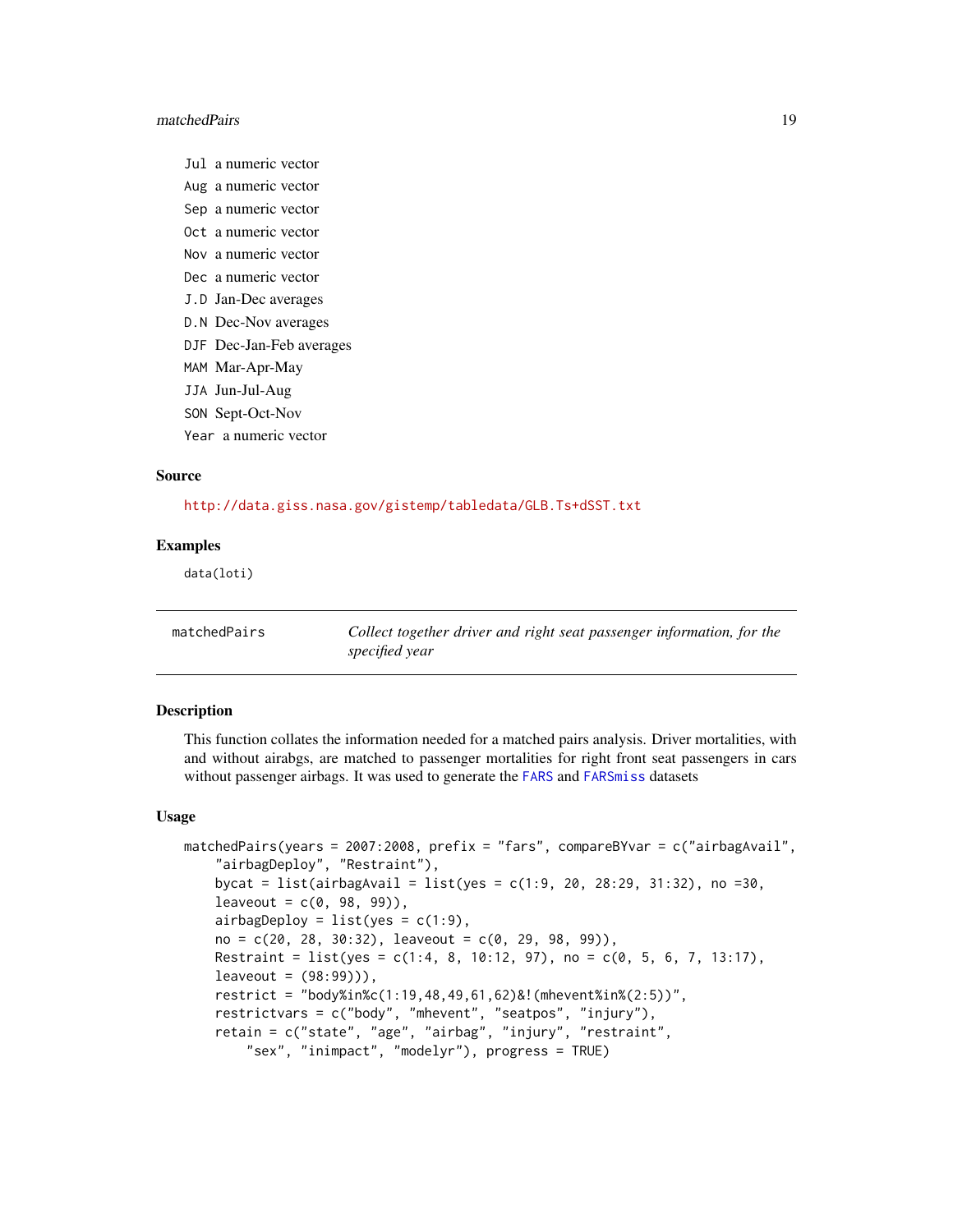## Arguments

| years        | Years for which data is required                                                                                                                         |
|--------------|----------------------------------------------------------------------------------------------------------------------------------------------------------|
| prefix       | Prefix for file name.                                                                                                                                    |
| compareBYvar | Variables to be included in output, selected from airbagAvail, airbagDeploy<br>and Restraint), for which deaths are to be compared between drivers (w/wo |
| bycat        | Maps airbag and restraint codes to yes, no or leaveout                                                                                                   |
| restrict     | Allows restriction of data to specified variable subsets.                                                                                                |
| restrictvars | character vector: names of variables that appear in the restrict argument                                                                                |
| retain       | Retain these columns in the output data                                                                                                                  |
| progress     | Print year by year details of the progress of calculations.                                                                                              |

## Details

This function is designed for processing data obtained from the FARS url noted under references. This function was used to generate the data in the [FARS](#page-10-1) data frame. Two of the datasets from which the FARS dataset was generated are included with this package – these are fars2007 and fars2008

#### Value

| data | Data frame, with driver information matched against passenger information for<br>the same vehicle                   |
|------|---------------------------------------------------------------------------------------------------------------------|
| miss | 3-way table holding missing data information. The table is has margins state,<br>a set of variable names, and years |

## Author(s)

John Maindonald

## References

<http://www-fars.nhtsa.dot.gov/Main/index.aspx>

## See Also

plotFars, FARS, fars2007

## Examples

farsMatch0708 <- matchedPairs(years=2007:2008)

<span id="page-19-0"></span>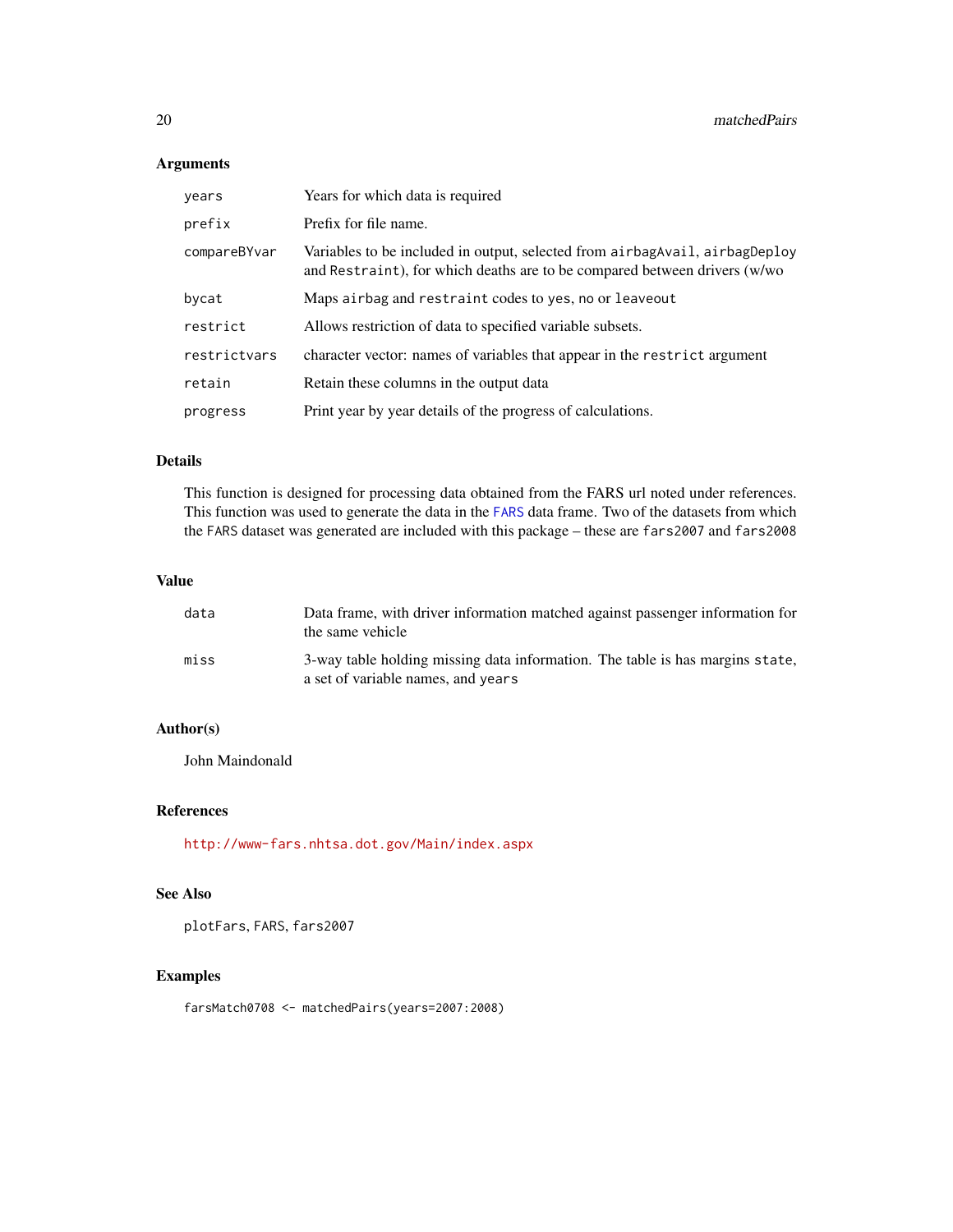<span id="page-20-0"></span>plotFars *Extract from* FARS *data set the ratio of ratios estimate of safety device effectiveness, and return trellis graphics object*

#### Description

Safety devices may be airbags or seatbelts. For airbags, alternatives are to use 'airbag installed' or 'airbag deployed' as the criterion. Ratio of driver deaths to passenger deaths are calculated for driver with device and for driver without device, in both cases for passenger without device.

#### Usage

```
plotFars(restrict =
"age \geq 16\&age \leq 998\&in \text{impact}\% \text{in}\% \text{c}(11,12,1)'', fatal = 4, statistics =
c("airbagAvail", "airbagDeploy", "Restraint"))
```
#### Arguments

| restrict   | text: an expression that restricts observations considered                    |
|------------|-------------------------------------------------------------------------------|
| fatal      | numeric: 4 for fatal injury, or $c(3, 4)$ for incxapacitating or fatal injury |
| statistics | Vector of character: ratio of ratios variables that wil be plotted            |

#### Details

Note that the 'airbag deployed' statistic is not a useful measure of airbag effectiveness. At its most effective, the airbag will deploy only when the accident is sufficiently serious that deployment will reduce the risk of serious injury and/or accident. The with/without deployment comparison compares, in part, serious accidents with less serious accidents.

## Value

A graphics object is returned

#### Author(s)

John Maindonald

#### See Also

[matchedPairs](#page-18-1)

## Examples

```
## Not run:
gphFars <- plotFars()
```
## End(Not run)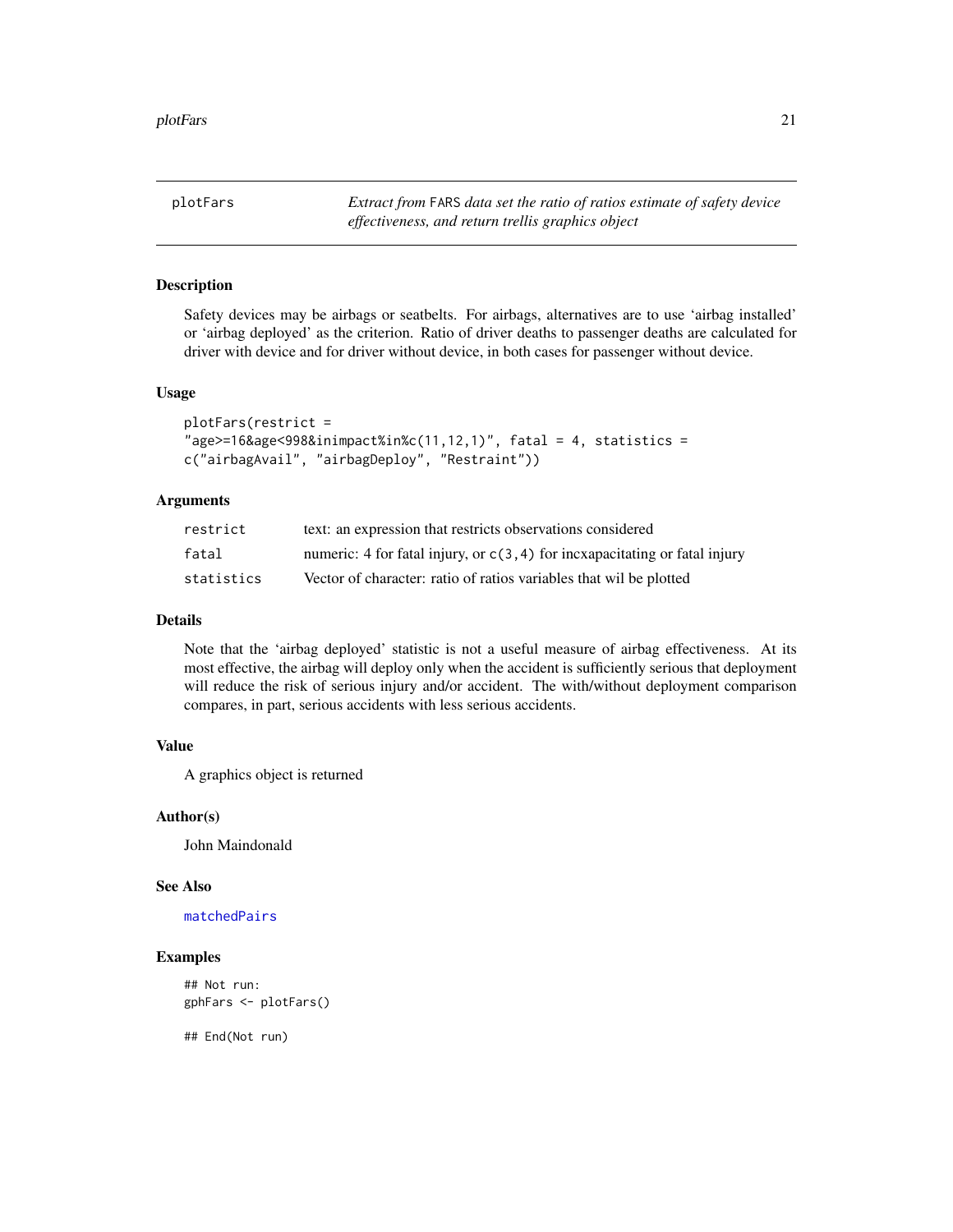<span id="page-21-0"></span>

## Description

This function adapts random forests to work (albeit clumsily and inefficiently) with clustered categorical outcome data. For example, there may be multiple observations on individuals (clusters). Predictions are made fof the OOB (out of bag) clusters

#### Usage

```
RFcluster(formula, id, data, nfold = 15,
             ntree=500, progress=TRUE, printit = TRUE, seed = 29)
```
### Arguments

| formula  | Model formula                                                   |
|----------|-----------------------------------------------------------------|
| id       | numeric, identifies clusters                                    |
| data     | data frame that supplies the data                               |
| nfold    | numeric, number of folds                                        |
| ntree    | numeric, number of trees (number of bootstrap samples)          |
| progress | Print information on progress of calculations                   |
| printit  | Print summary information on accuracy                           |
| seed     | Set seed, if required, so that results are exactly reproducible |

## Details

Bootstrap samples are taken of observations in the in-bag clusters. Predictions are made for all observations in the OOB clusters.

## Value

| class       | Predicted values from cross-validation |
|-------------|----------------------------------------|
| 00Baccuracy | Cross-validation estimate of accuracy  |
| confusion   | Confusion matrix                       |

#### Author(s)

John Maindonald

#### References

<http://maths-people.anu.edu.au/~johnm/nzsr/taws.html>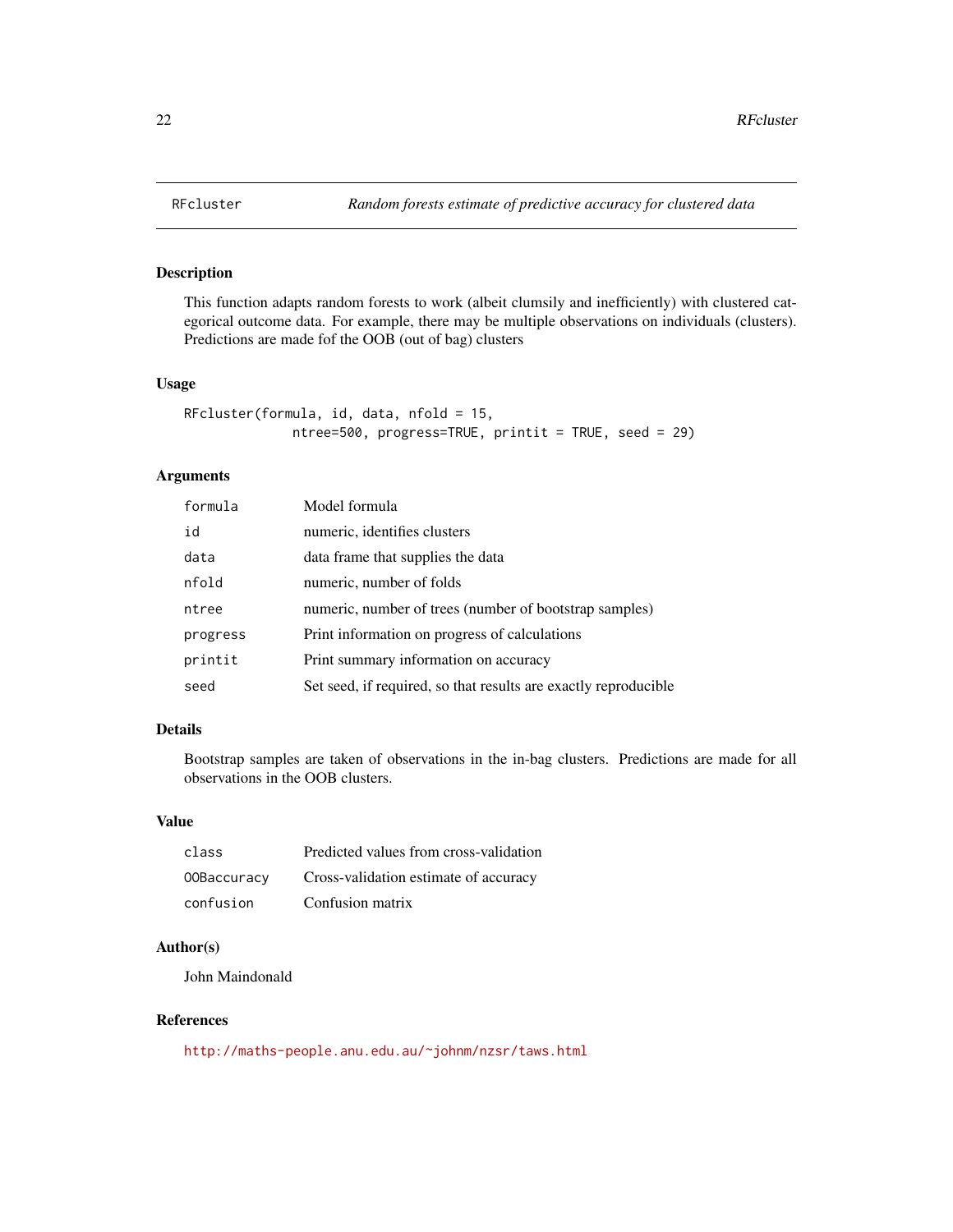#### <span id="page-22-0"></span>simreg 23

#### Examples

```
## Not run:
library(mlbench)
library(randomForest)
data(Vowel)
RFcluster(formula=Class \sim., id = V1, data = Vowel, nfold = 15,
              ntree=500, progress=TRUE, printit = TRUE, seed = 29)
```
## End(Not run)

simreg *Simulate (repeated) regression calculations*

#### Description

Derive parameter estimates and standard errors by simulation, or by bootstrap resampling.

#### Usage

```
simreg(formula, data, nsim = 1000)
bootreg(formula, data, nboot = 1000)
```
#### Arguments

| formula | Model formula                                       |
|---------|-----------------------------------------------------|
| data    | Data frame from which names in formula can be taken |
| nsim    | Number of repeats of the simulation (simreg)        |
| nboot   | Number of bootstrap resamples (bootreg)             |

#### Value

Matrix of coefficients from repeated simulations, or from bootstrap resamples. For simreg there is one row for each repeat of the simulation. For bootreg there is one row for each resample.

#### Note

Note that bootreg uses the simplest possible form of bootstrap. For any except very large datasets, standard errors may be substantial under-estimates

### Author(s)

John Maindonald

## References

<http://maths-people.anu.edu.au/~johnm/nzsr/taws.html>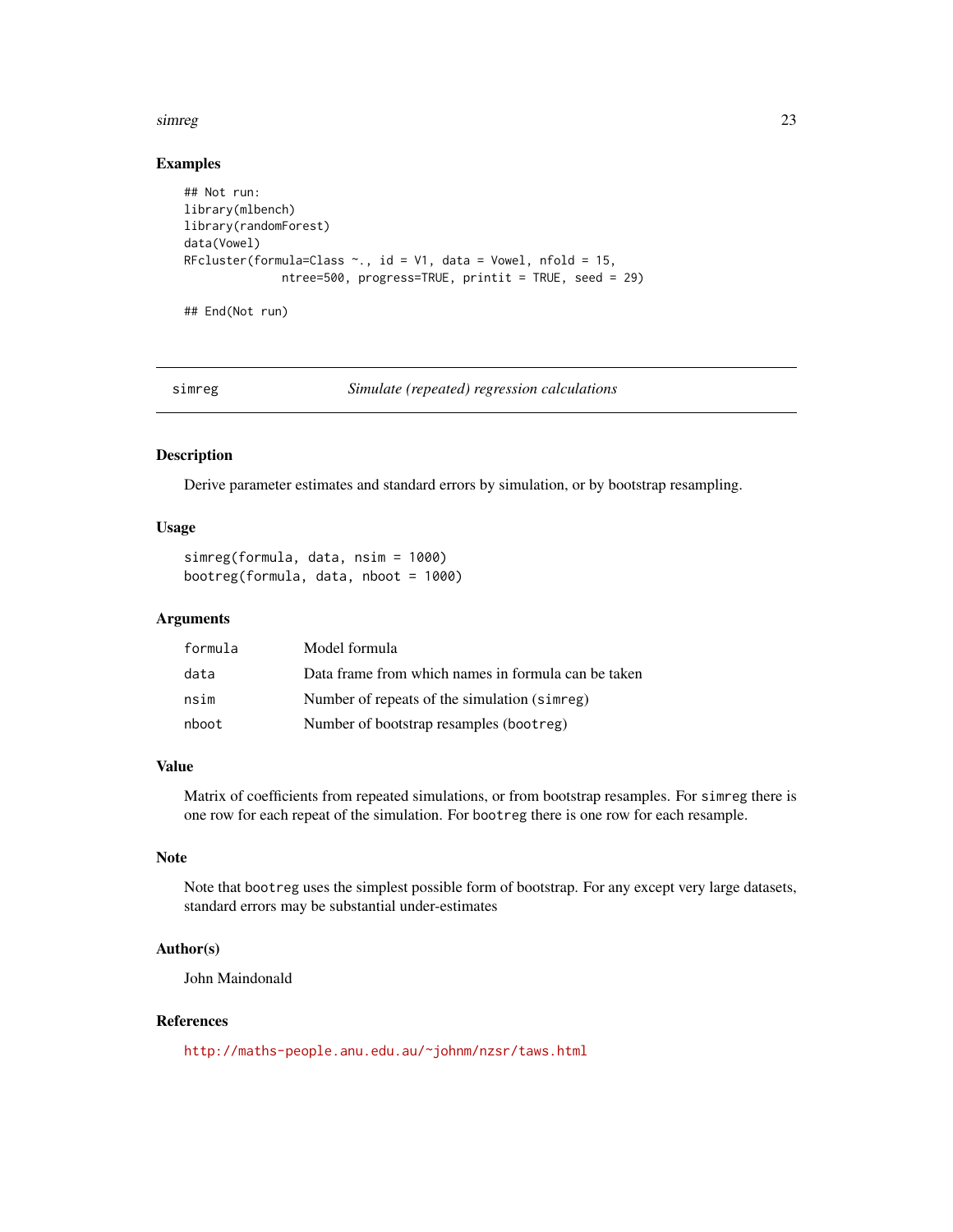#### Examples

```
xy <- data.frame(x=rnorm(100), y=rnorm(100))
simcoef \leq simreg(formula = y\geqx, data = xy, nsim = 100)
bootcoef \leq bootreg(formula = y\approx, data = xy, nboot = 100)
```
tabFarsDead *Extract ratio of ratios estimate of safety device effectiveness, from the* Fars *dataset.*

#### Description

Safety devices may be airbags or seatbelts. For airbags, alternatives are to use 'airbag installed' or 'airbag deployed' as the criterion. Ratio of driver deaths to passenger deaths are calculated for driver with device and for driver without device, in both cases for passenger without device.

#### Usage

```
tabFarsDead(restrict =
"age>=16&age<998&inimpact%in%c(11,12,1)", fatal = 4, statistics =c("airbagAvail", "airbagDeploy", "Restraint"))
```
#### Arguments

| restrict   | text: an expression that restricts observations considered                   |
|------------|------------------------------------------------------------------------------|
| fatal      | numeric: 4 for fatal injury, or $c(3, 4)$ for incapacitating or fatal injury |
| statistics | Vector of character: ratio of ratios variables that wil be plotted           |

#### Details

Note that the 'airbag deployed' statistic is not a useful measure of airbag effectiveness. At its most effective, the airbag will deploy only when the accident is sufficiently serious that deployment will reduce the risk of serious injury and/or accident. The with/without deployment comparison compares, in part, serious accidents with less serious accidents.

#### Value

A list with elements

| airbagAvail  | a multiway table with margins yrs, airbag Avail, and a third margin with levels<br>P_injury, D_injury, tot, and prop                                   |
|--------------|--------------------------------------------------------------------------------------------------------------------------------------------------------|
| airbagDeplov | a multiway table with margins yrs, airbagDeploy, and a third margin with<br>levels $P_{\text{inj}}(x, D_{\text{inj}}(x), \text{tot}, \text{and prop})$ |
| Restraint    | a multiway table with margins yrs, Restraint, and a third margin injury with<br>levels P_injury, D_injury, tot, and prop                               |

<span id="page-23-0"></span>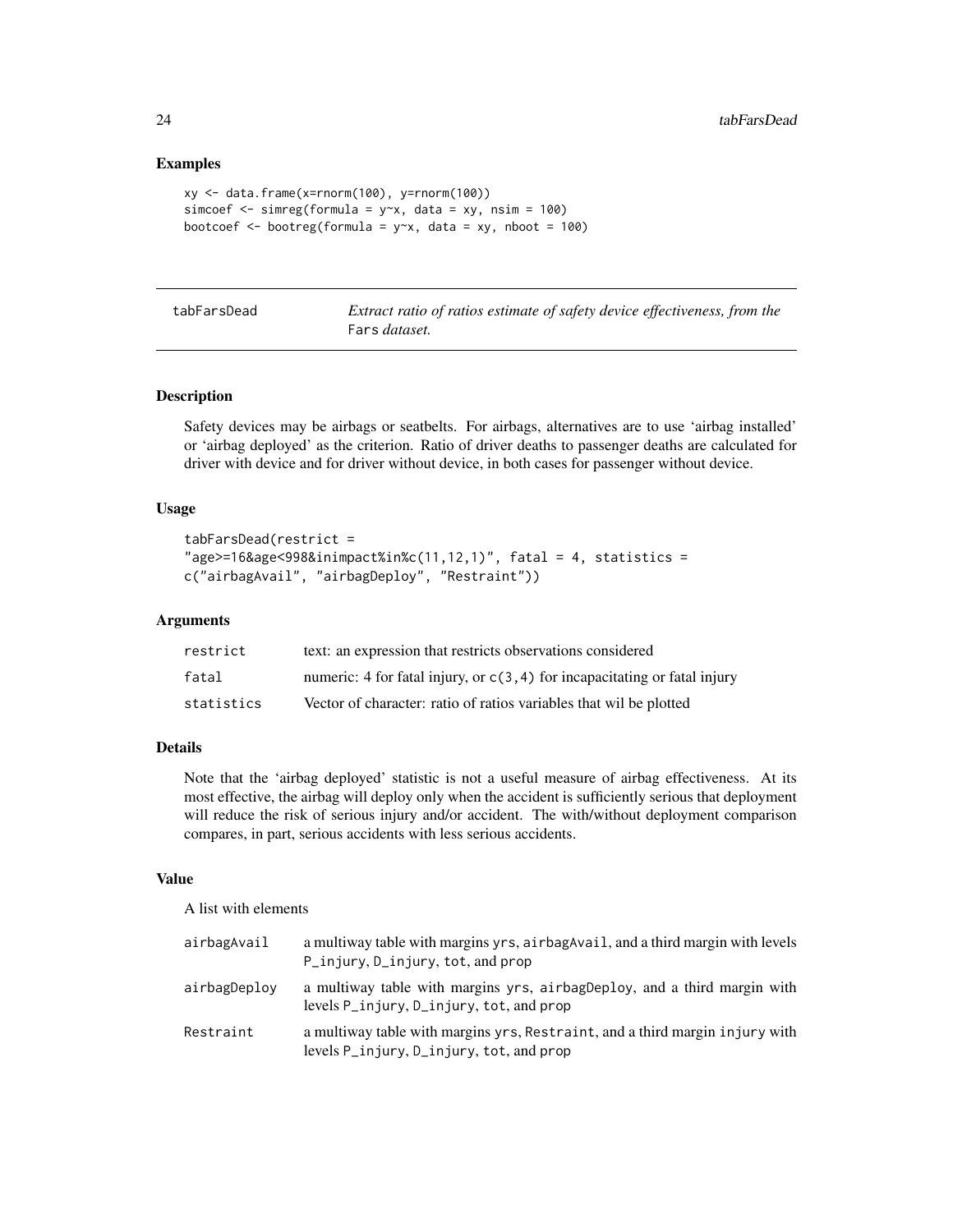## <span id="page-24-0"></span>tabFarsDead 25

## Author(s)

John Maindonald

## See Also

[matchedPairs](#page-18-1)

## Examples

tabDeaths <- tabFarsDead()